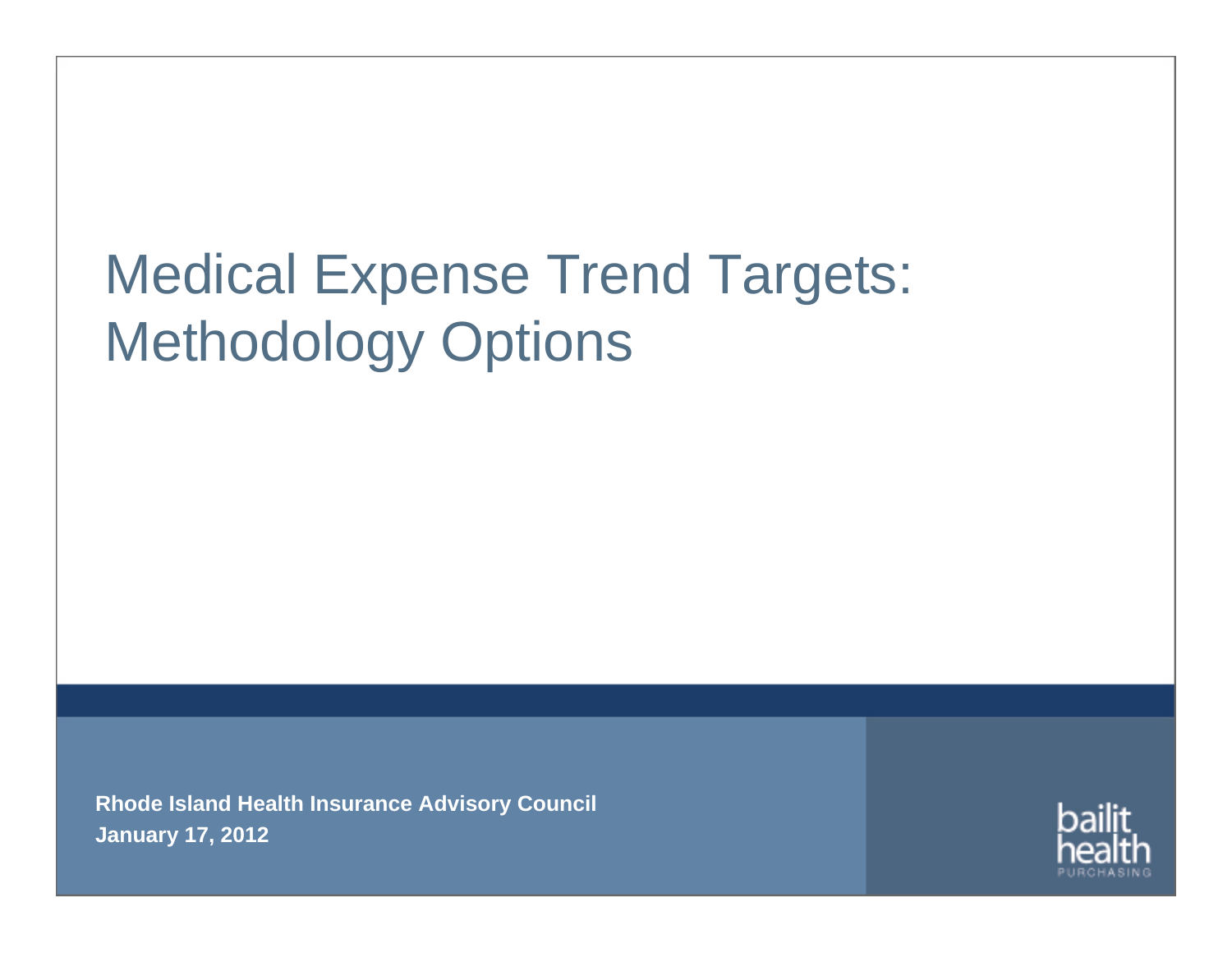# Presentation Outline

#### 1. Confirmation of our task

- 2. Refresher regarding medical expense trend and prior HIAC discussion on the topic
- 3. Seven methodology considerations, with a focus today on:
	- Our objective for the target
	- The nature of the target
	- How the target is set
- 4. Historical RI trend experience compared to an index
- 5. Options for use of an index for setting medical expense trend targets

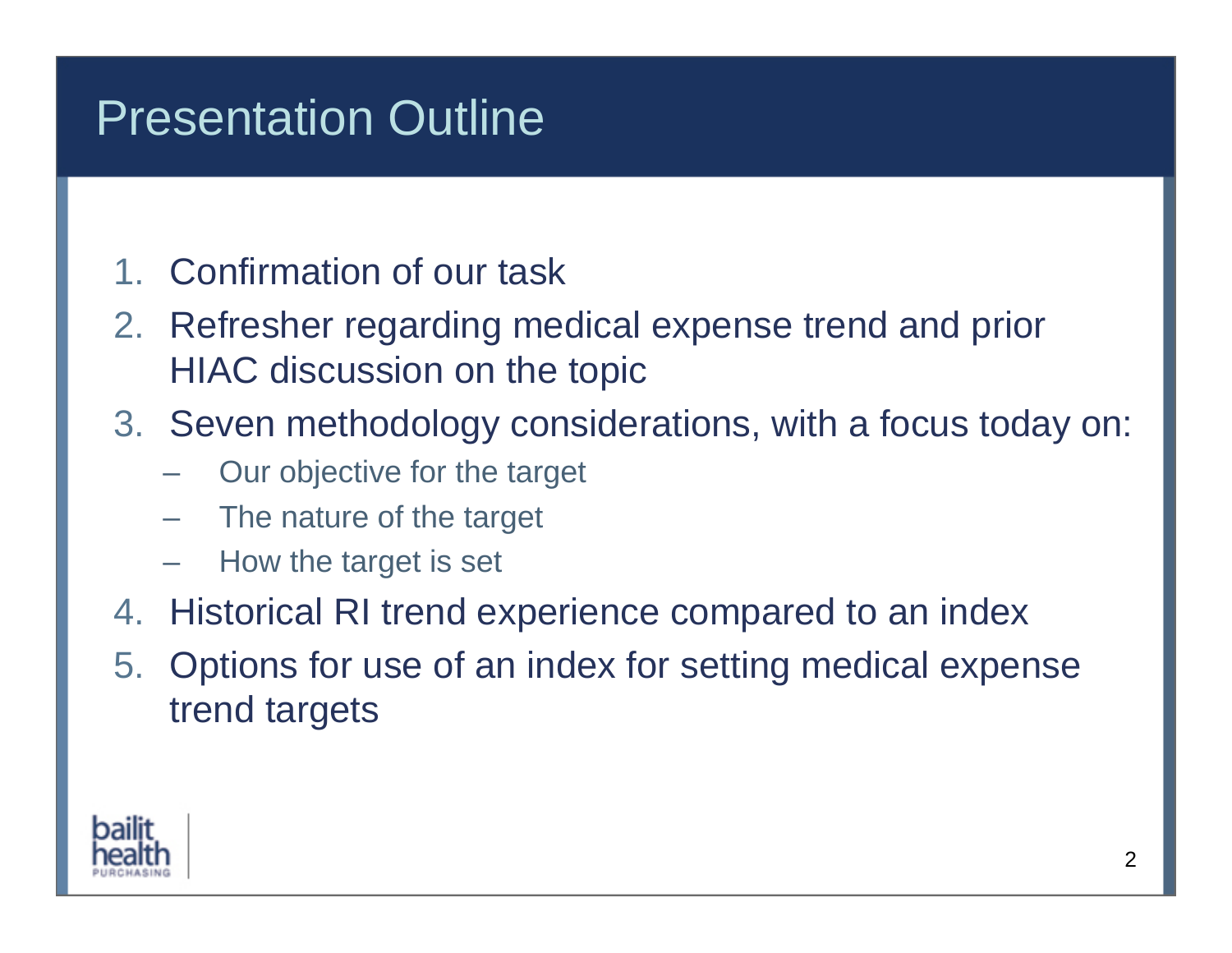To develop a common understanding of how OHIC could define, set and enforce a maximum medical expense trend factor(s) to be used as part of an annual commercial health insurance rate factor review process.

To recommend whether such a methodology should be implemented by OHIC as part of its rate review process.

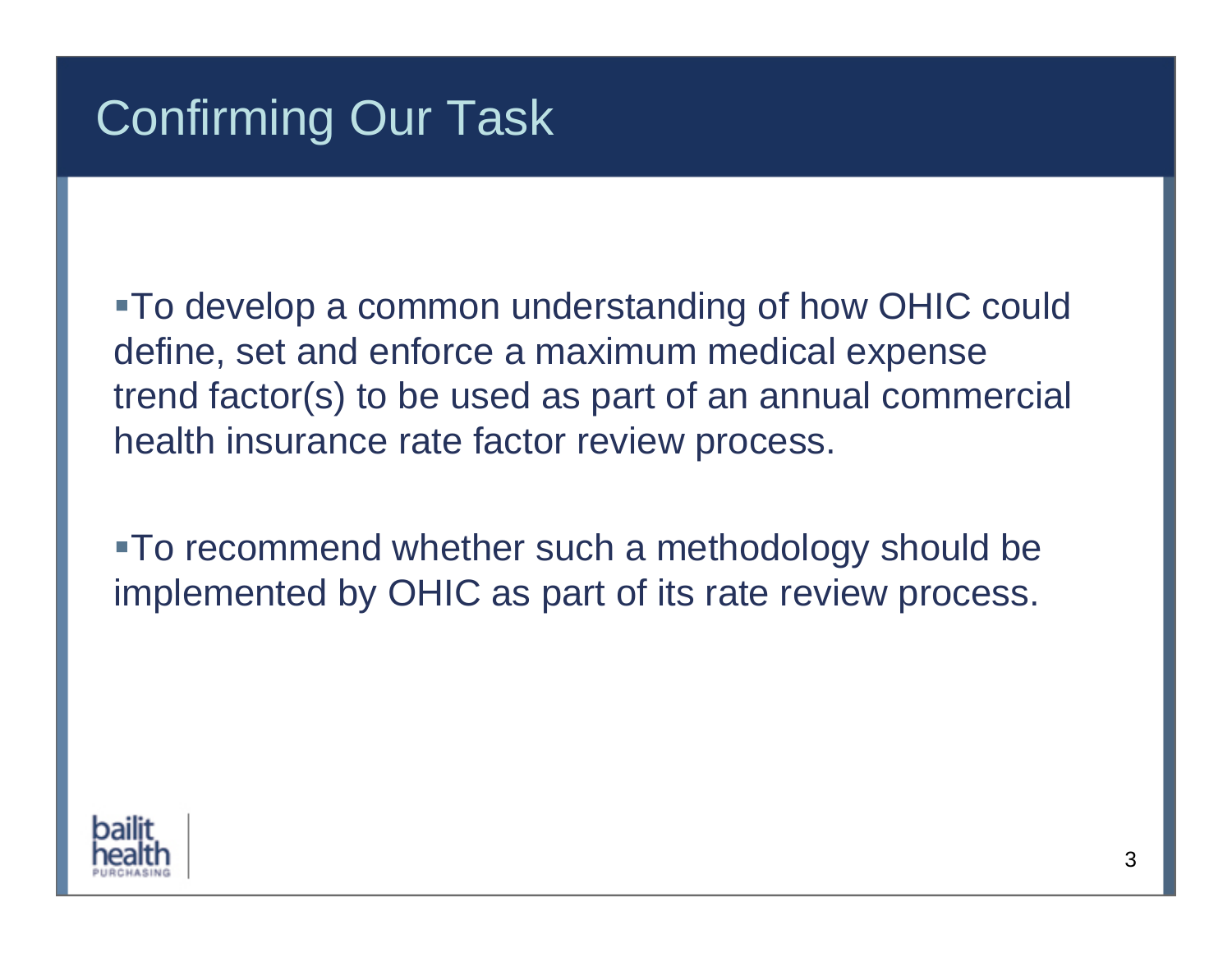# Refresher: Key Information Re: Medical Expense Trends

- Г Medical expense trend is the projected increase in the costs of medical services assumed when setting premiums
- $\mathcal{L}_{\mathcal{A}}$ It is composed of two factors:
	- Price (including assumptions re: service mix)
	- Utilization
- It is generally calculated for five categories of cost
	- Hospital Inpt, Hospital Outpt, Primary Care, Other MD, Rx

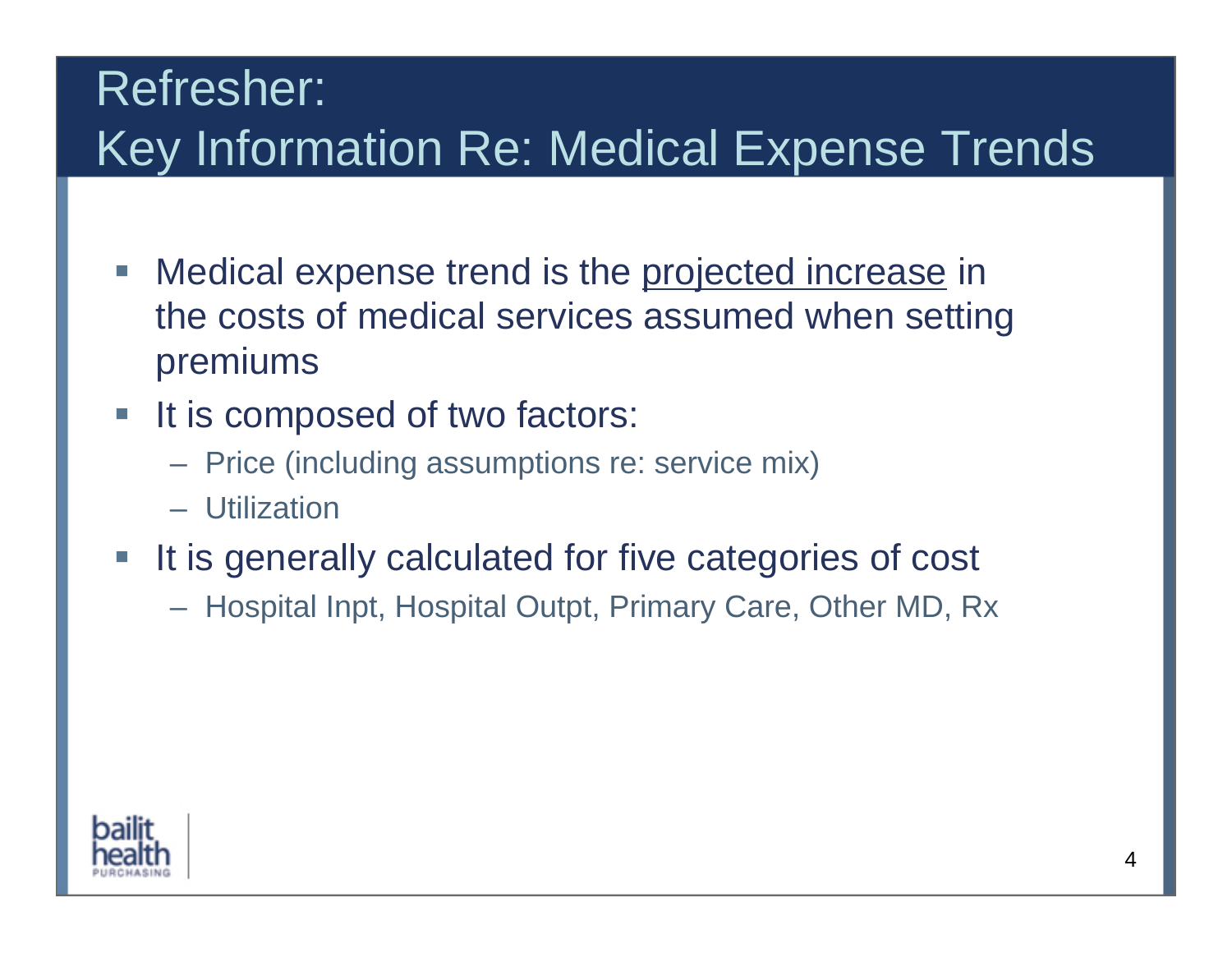# Refresher: Key Information Re: Medical Expense Trends

- Г Underwriting projections are subject to a natural lag in the underwriting cycle, *when costs are decelerating forecasts tend to overestimate trends; when costs are accelerating forecasts tend to underestimate trends*.
- "…insurers and PBMs tend to make conservative projections for cost increases. Historically, forecasts are generally higher than actual experience."\*

\* 2012 Segal Health Plan Cost Trend Survey [www.segalco.com/news-events/press-releases/?id=689](http://www.segalco.com/news-events/press-releases/?id=689)

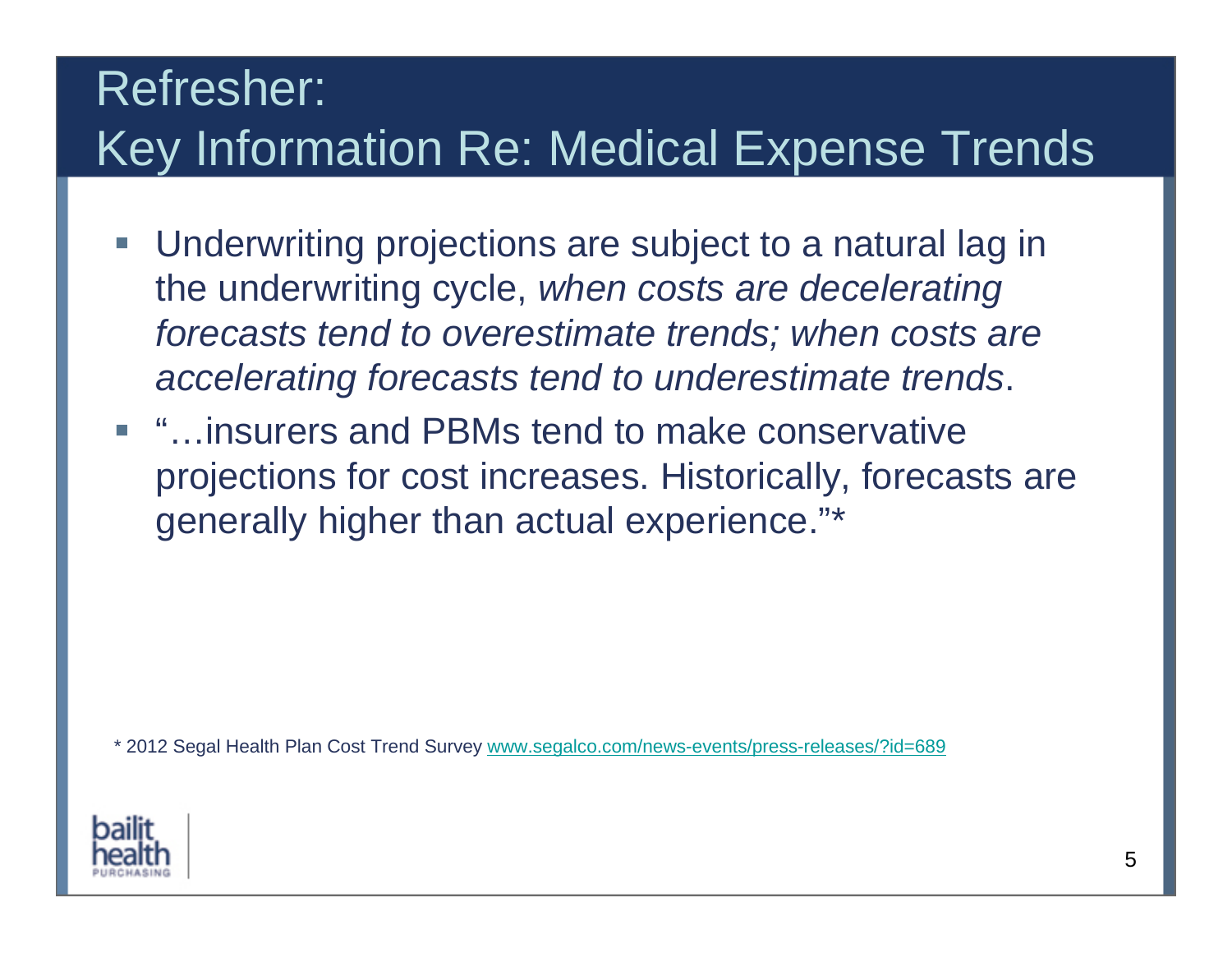# Refresher: Key Information Re: Medical Expense Trends

- Г Experience data is not comparable year-to-year due to changes in benefit design, for example comparing PMPM claims will always understate trends because it does not account for changes in employee cost sharing.
- $\overline{\phantom{a}}$  More broadly, trend targets can't address the impact of aging, adverse selection, plan design, utilization trends, price trends on incurred medical expense trend.

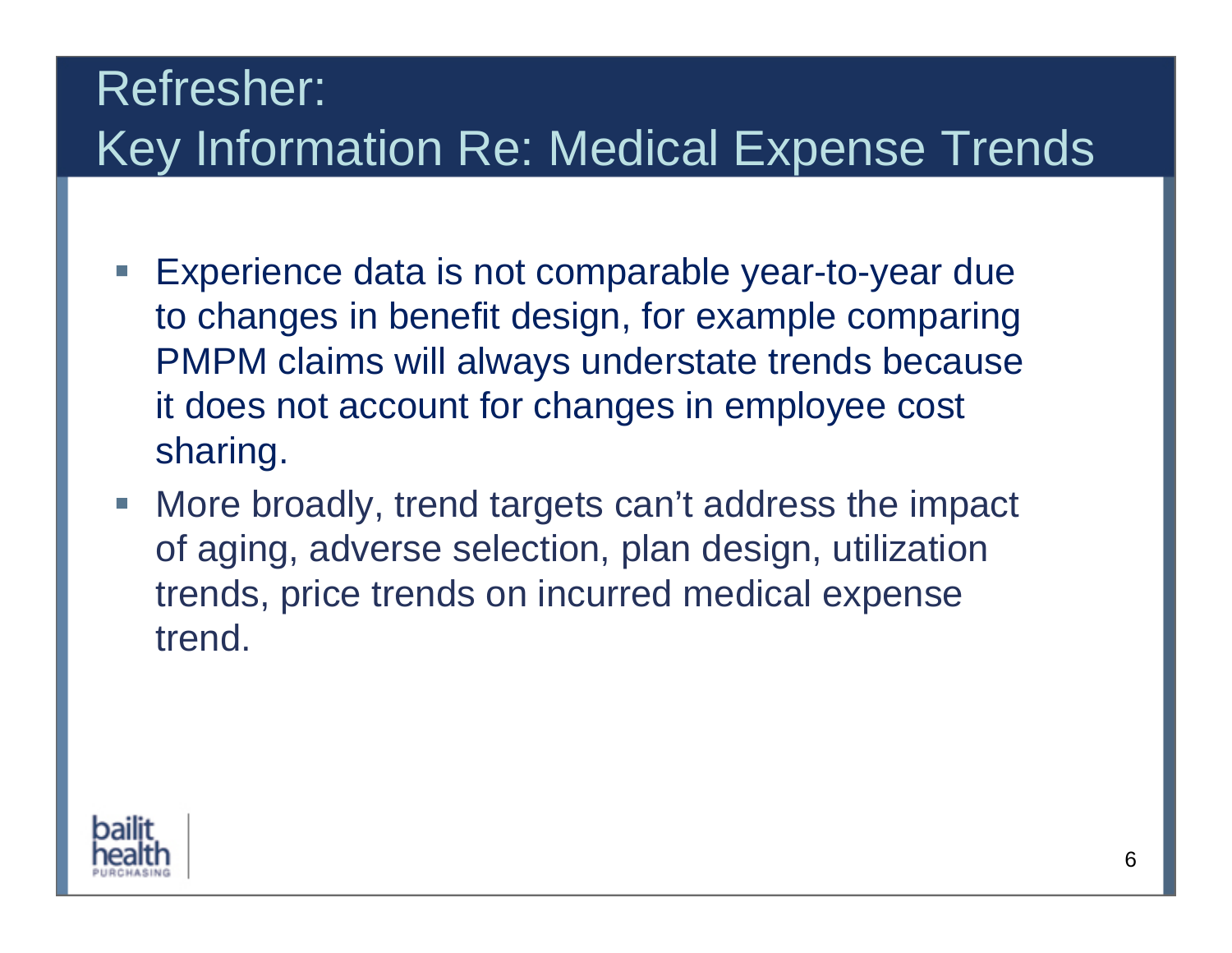#### What HIAC has decided so far:

- 1. Focus on opportunities for setting aggregate medical expense trends, not trends by expense category.
- 2. Focus on the net actual trend to be experienced by the population covered by the carriers – segmented into large and small group.
- 3. Focus on setting plan-specific targets, rather than an aggregate target across carriers.
- 4. Do not focus on complementary strategies for achieving those targets (discussion noted that this has already been accomplished with affordability standards).

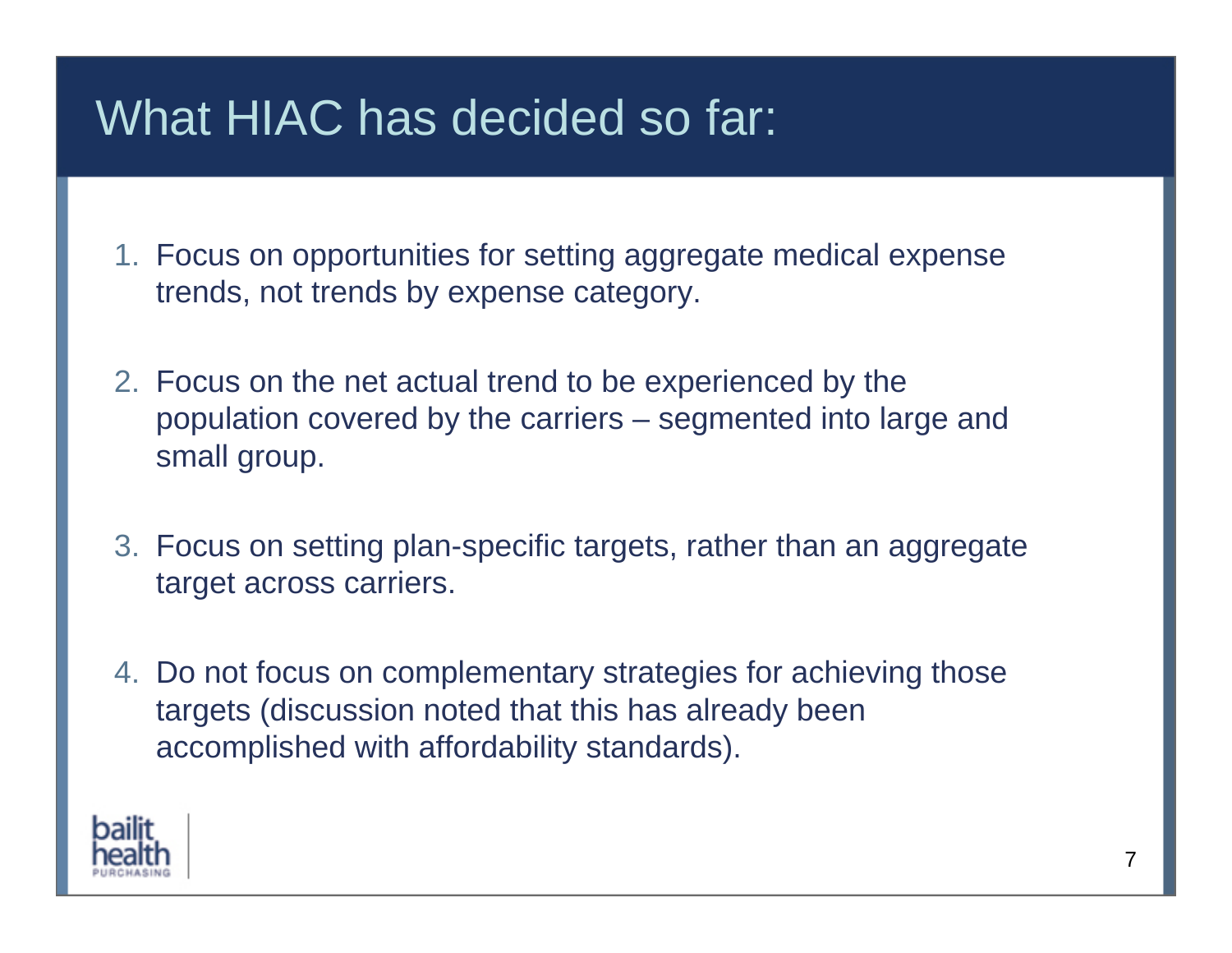#### Lessons From Other States

- $\Box$  Limited work by states so far on this topic. More on developing comprehensive rate review (we already have) and some discussion of payment reform.
- $\Box$  How would formal targets or caps to trends add to pressure created by attention, reports and publicity (Massachusetts).
- I. Any effort should have clear standards for setting trends and flexibility to adjust.
- Π Any effort should have sufficient analytical resources and industry experience.

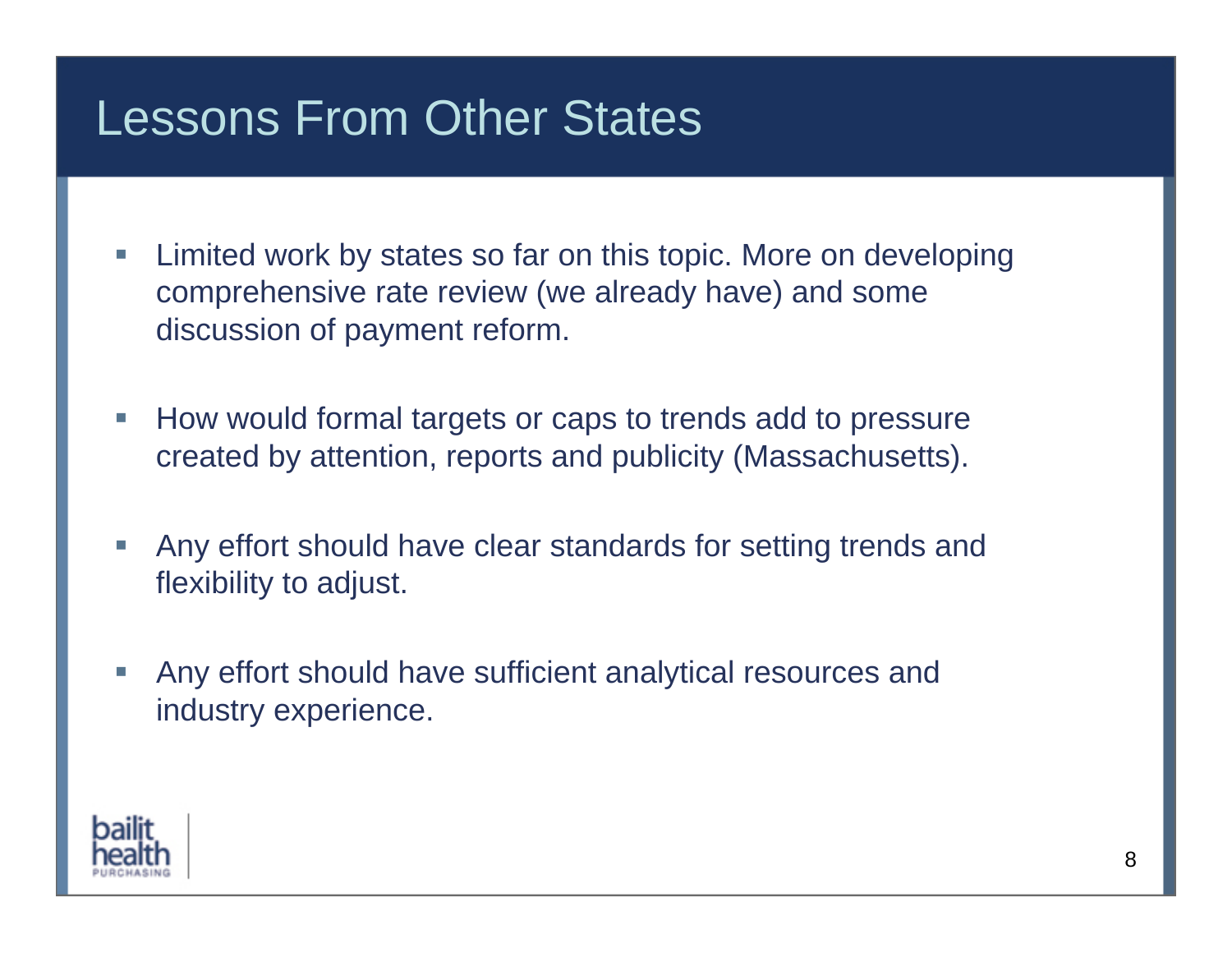# Seven Methodology Considerations

- 1. What is our objective for the target?
- 2. What should be the nature of the target?
- 3. How should the target be set?
- 4. Is the target a goal or a requirement?
- 5. What are implications if an insurer proposes a rate that exceeds the target?
- 6. What state resources (e.g., data, staff) are needed to successfully implement the approach?
- 7. What help (if any) will insurers need to meet the targets?
- 8. What are the risks to each approach for setting the target (e.g., medical expense reported as admin expense), and what steps might be taken to mitigate them?

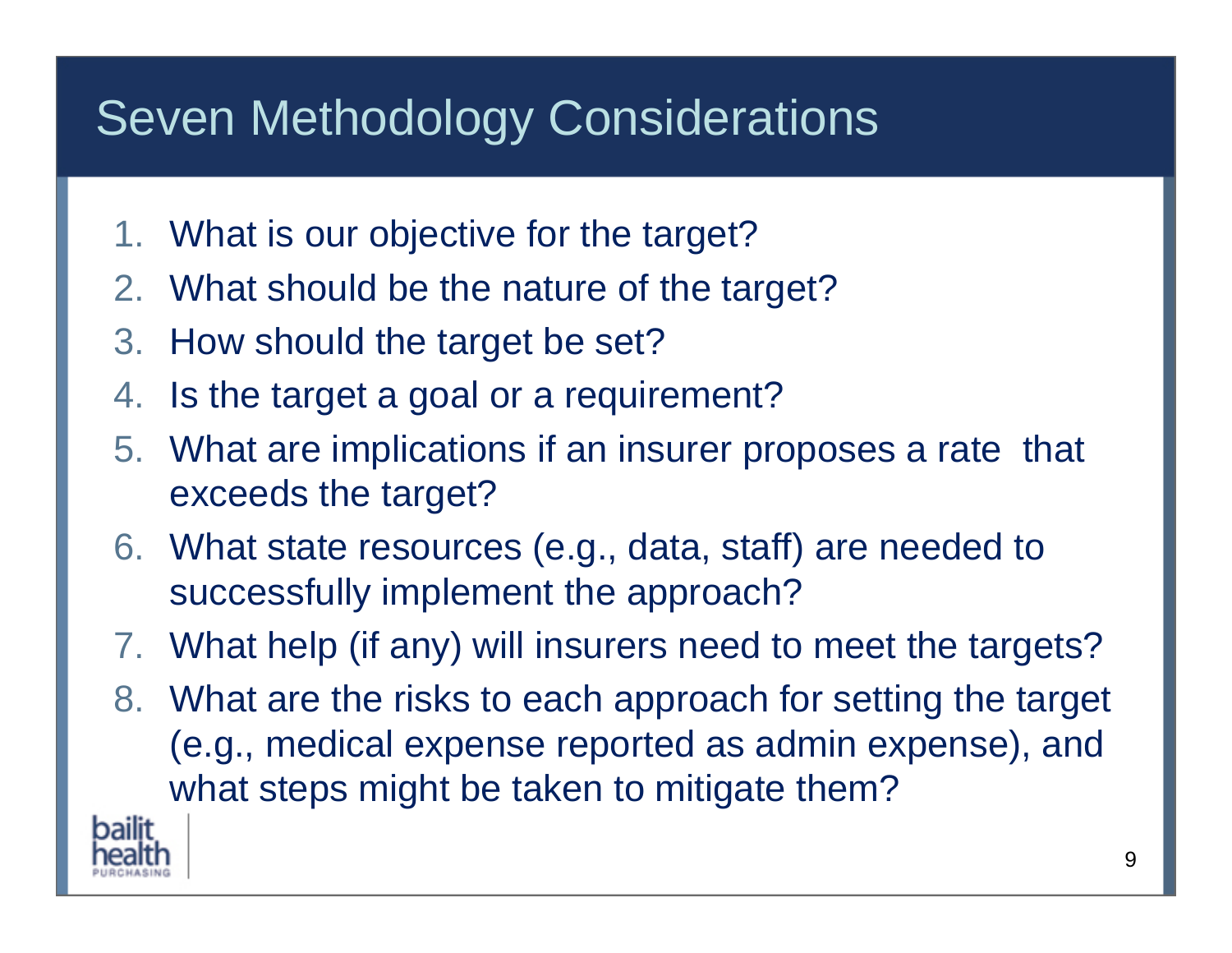# Focus of This Meeting

- 1. What is our objective for the target?
- 2. What should be the nature of the target?
- 3. How should the target be set?
- 4. Is the target a goal or a requirement?
- 5. What are implications if an insurer proposes a rate that exceeds the target?
- 6. What state resources (e.g., data, staff) are needed to successfully implement the approach?
- 7. What help (if any) will insurers need to meet the targets?
- 8. What are the risks to each approach for setting the target (e.g., medical expense reported as admin expense), and what steps might be taken to mitigate them?

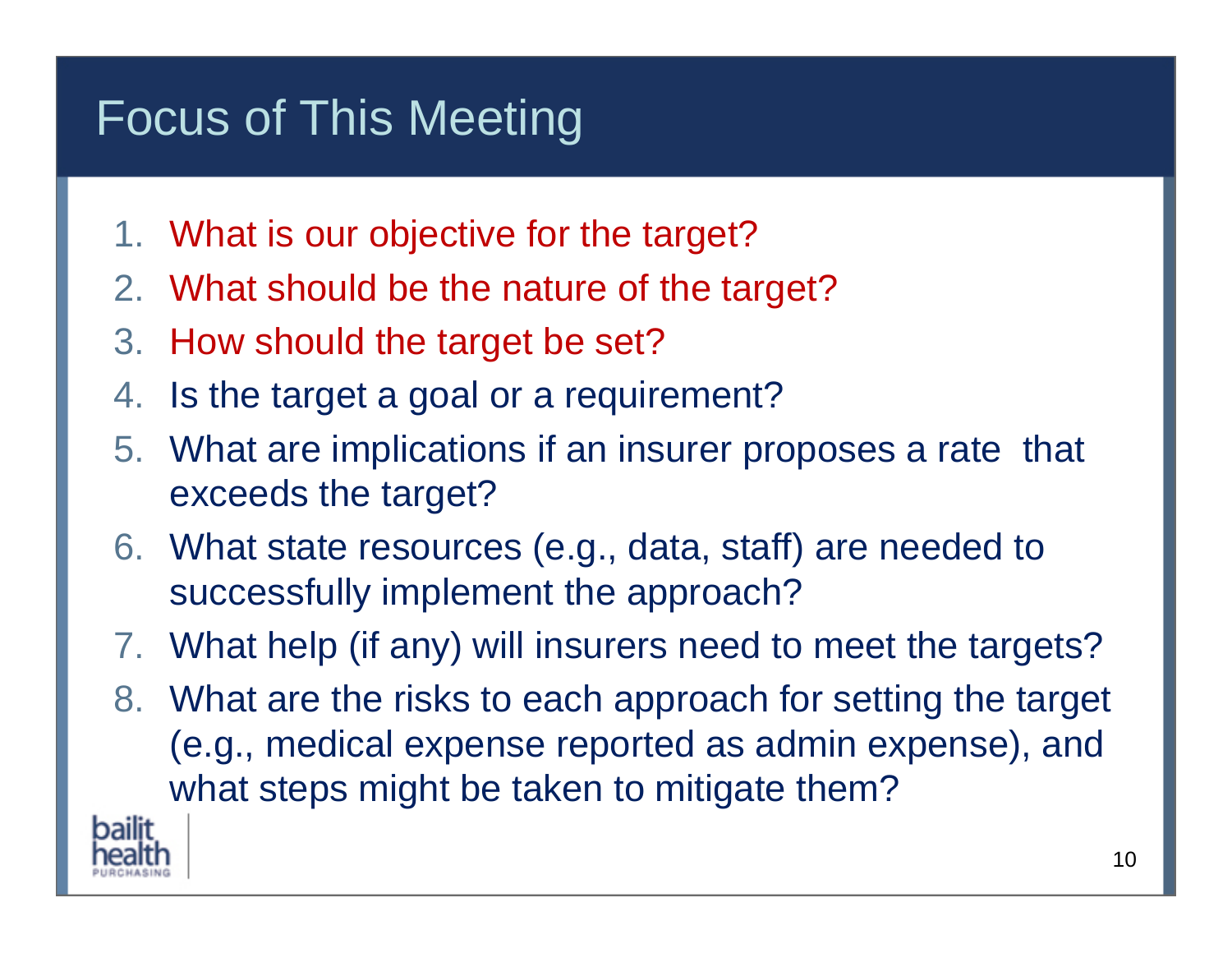#### What is the objective for the target?

- Г If OHIC's charge is to address affordability, how should HIAC define affordability of medical expense trend?
- $\mathcal{L}_{\mathcal{A}}$  Is an affordable trend rate one that grows at the rate of:
	- Wages?
	- Economic production?
	- Prices
		- Medical prices?
		- Non-medical prices?
		- Producer prices?
		- Consumer prices?

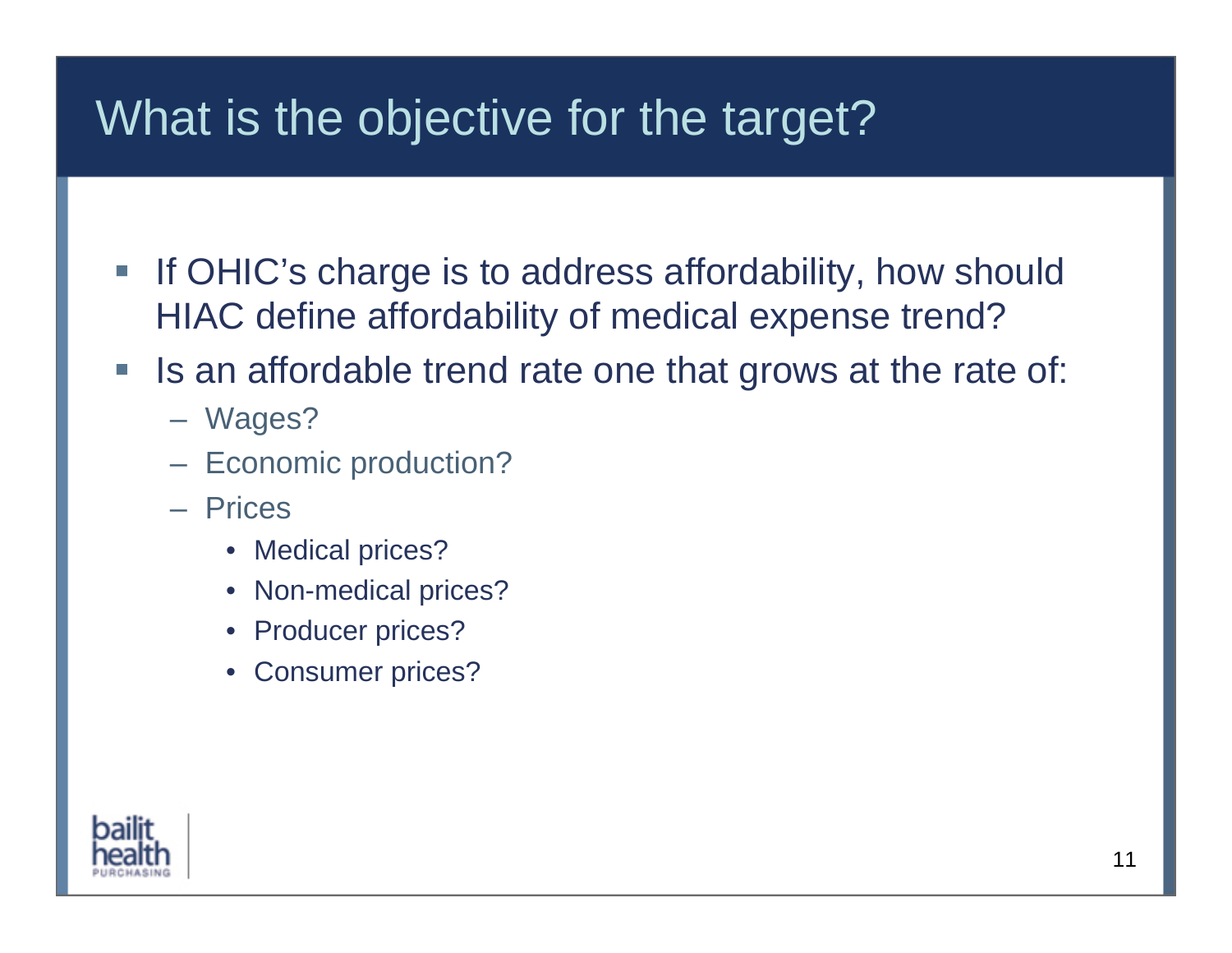#### What should be the nature of the target?

HIAC has already made the following decisions:

1.Trend rate target to be insurer-specific 2.Trend target to be business line-specific (i.e., large group and small group)

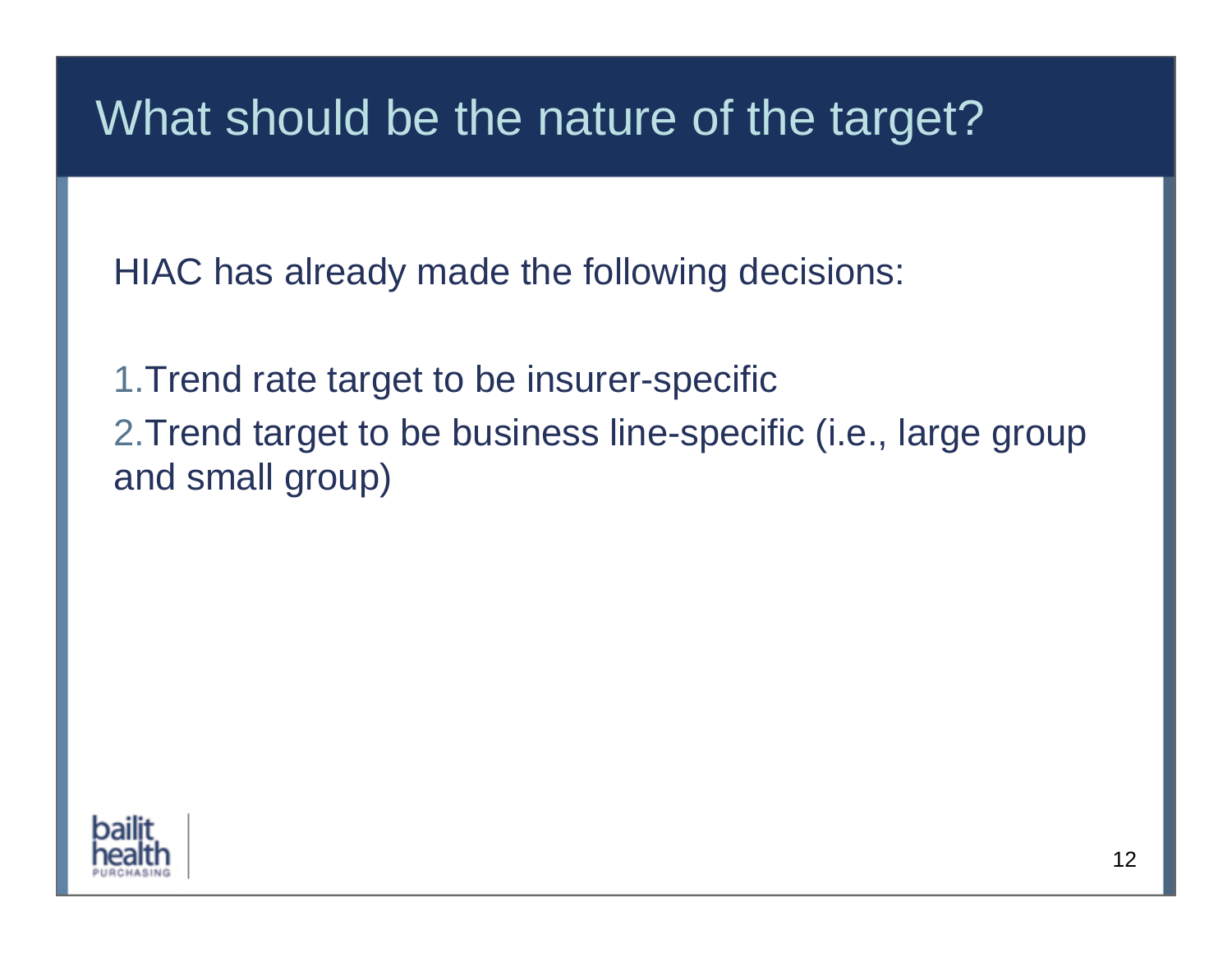#### How should the target be set?

#### 1. Forecasts

- Government sources (e.g., CMS, CBO)
- Actuarial consultants (e.g., PwC)

#### 2. Indices:

- Consumer Price Index (CPI)
	- CPI less food and energy
	- CPI less medical
	- CPI Northeast
- Producer Price Index (PPI)
- nominal gross domestic product plus 1 percent (used in Wyden – Ryan Voucher Plan for Medicare)

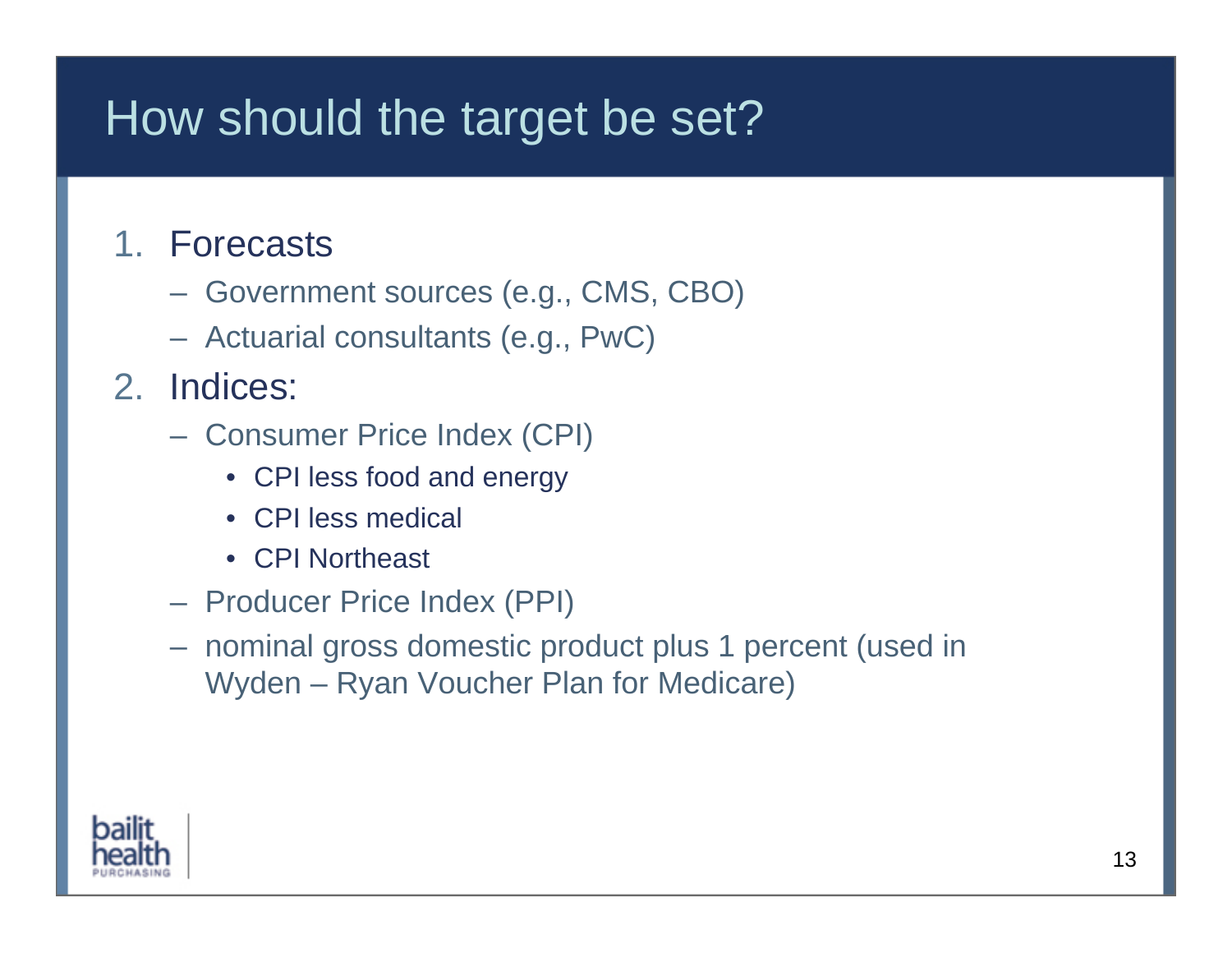## Forecasting

- Г Carriers develop their rate proposals using forecasting.
- Forecasting depends upon multiple variables:
	- Understanding the variables that influenced past spending and how they might be expected to change
	- Macro-economic trends (e.g., a recession)
	- Planned strategies to mitigate trend (e.g., benefit design change, disease management, payment reform)
	- Changes in supply (e.g., new drugs, hospital expansion, nurse shortage)
	- Legislation (e.g., covered populations, mandated benefits)
	- Market leverage (consolidation vs. competition)
	- Demographics

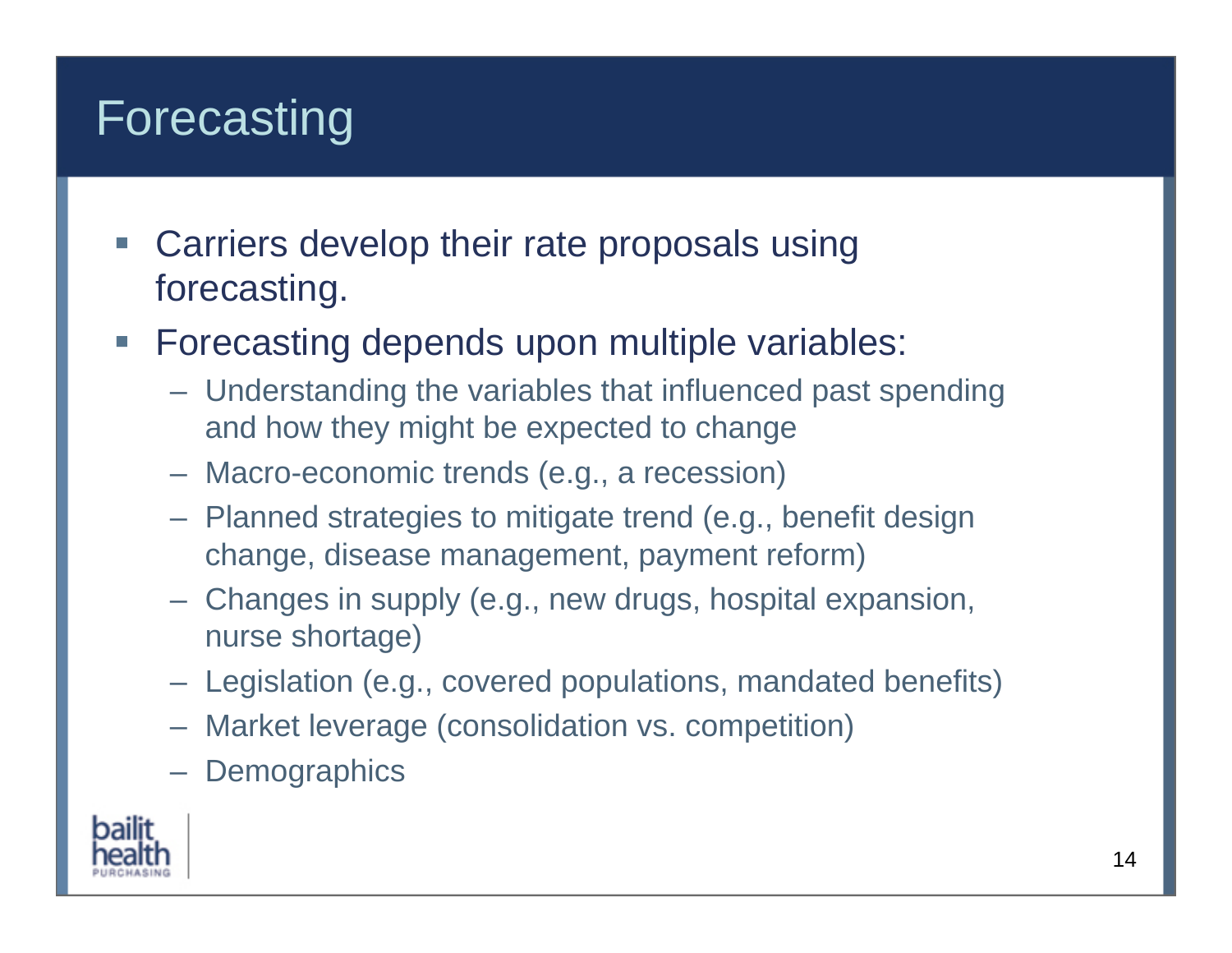# Challenges in Using Forecasting to Set Targets

- Forecasts define predicted medical expense cost growth, but not how much less medical expense could or should.
- **Forecasting is complex and not always accurate** due to unforeseen events.
- Г Using forecasting to set rate targets will be even more complex, since estimates of avoidable spending will need to be developed each year to set the target.
- **Forecast may yield targets that are more closely** connected to likely medical expenses trend than general indices – a strength or a weakness?

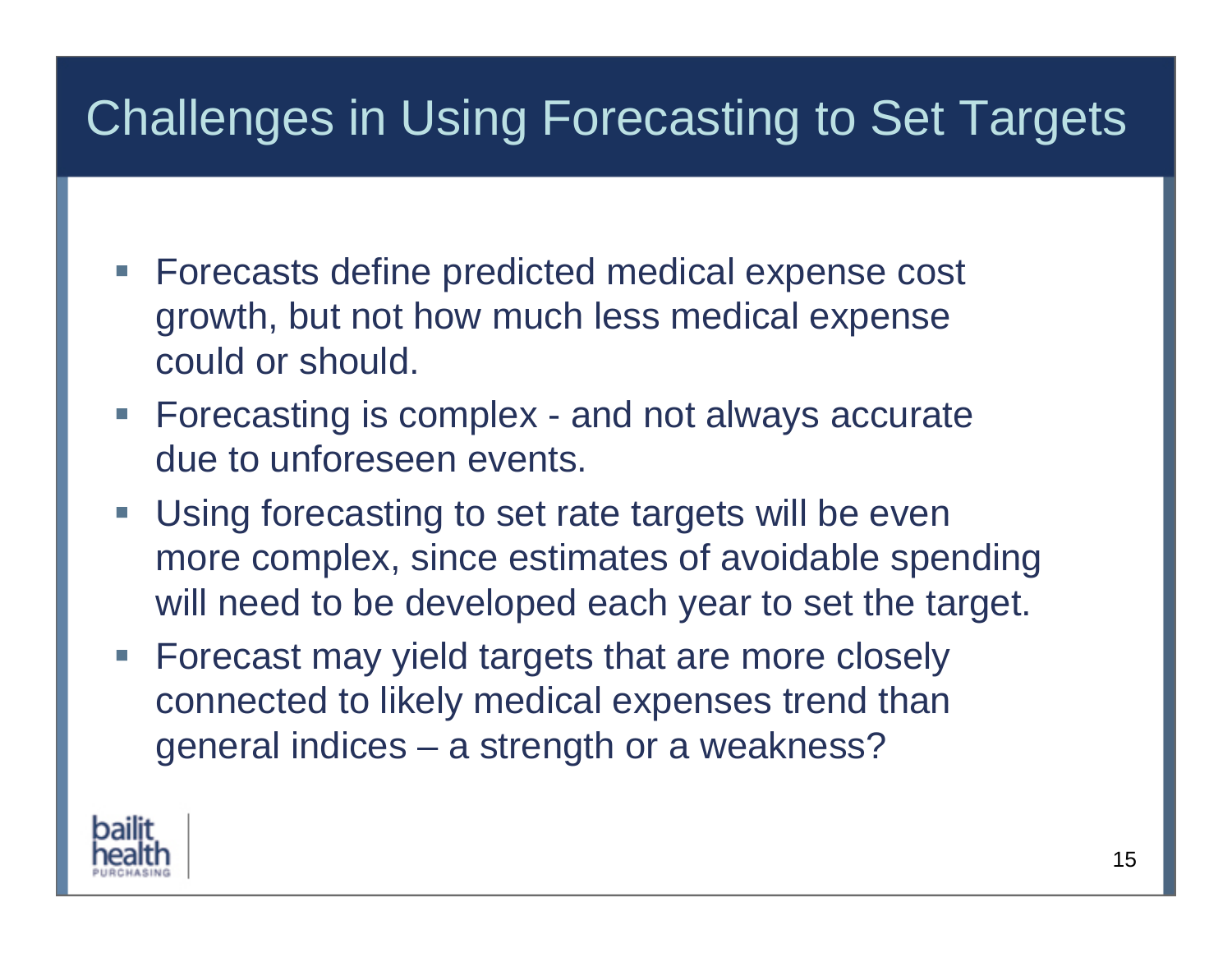

- $\overline{\phantom{a}}$  Indices track both broad and more narrowly defined economic trends.
- $\overline{\mathbb{R}^2}$ They provide a general gauge of economic activity.

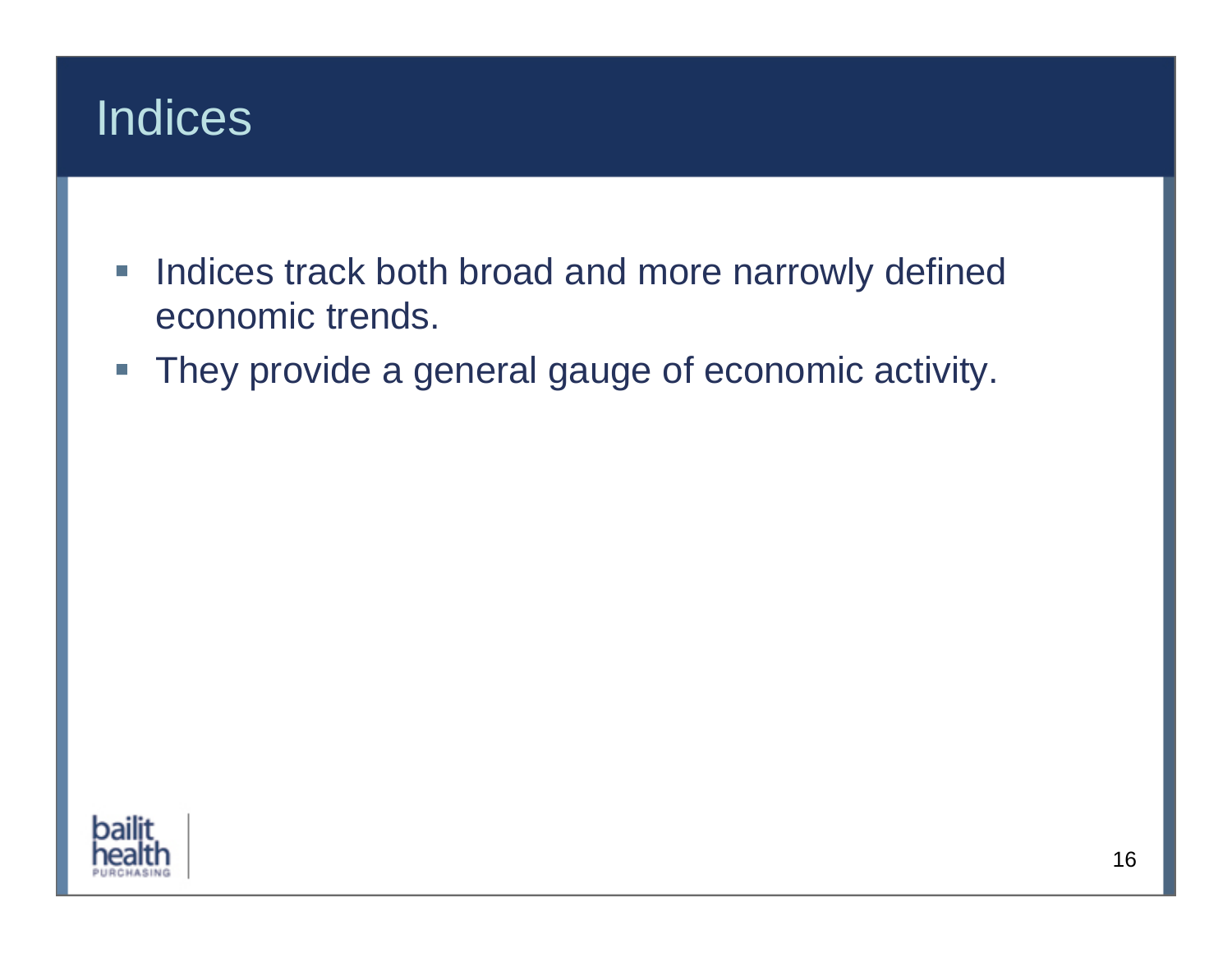#### Before considering use of an index, be aware...

- Г By definition all of these economic indexes are built using *retrospective* data*;* medical expense trend targets must be applied *prospectively.*
- **Key index considerations:** 
	- data captured by the index and its intended use
	- specific version of the index, for example the PPI is not one index, but a "family" of indexes, each with different components
	- who puts out the index and what their update and revision schedule is
	- any costs associated with using the index
	- if forecasts are available

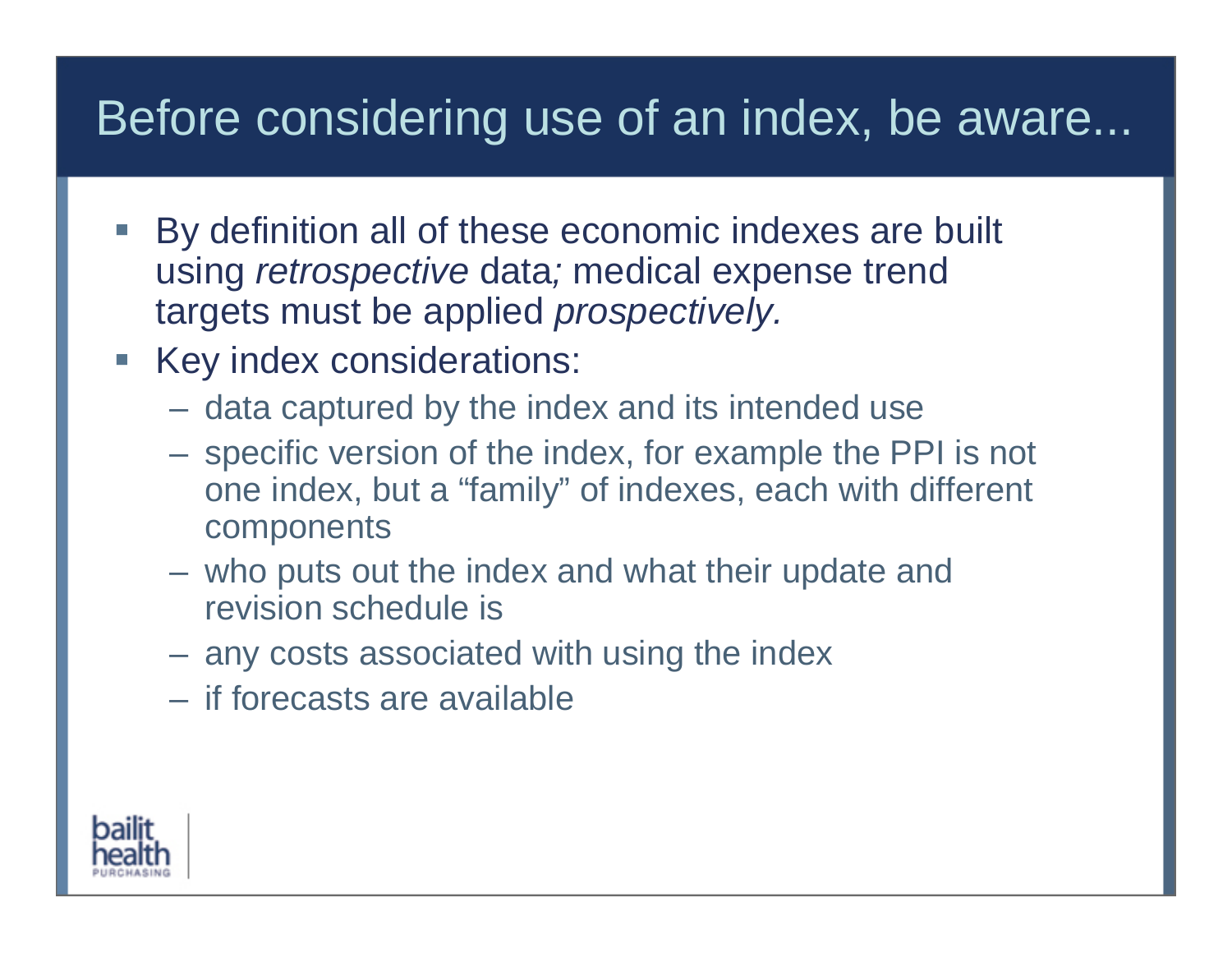#### Consumer Price Index (CPI)

- **The Consumer Price Index (CPI) is a measure of the** average change over time in the prices paid by urban consumers for a market basket of consumer goods and services.
- Published monthly by the Bureau of Labor Statistics (BLS)
- Most volatile section of the CPI is food and energy which together represent 23% of the index

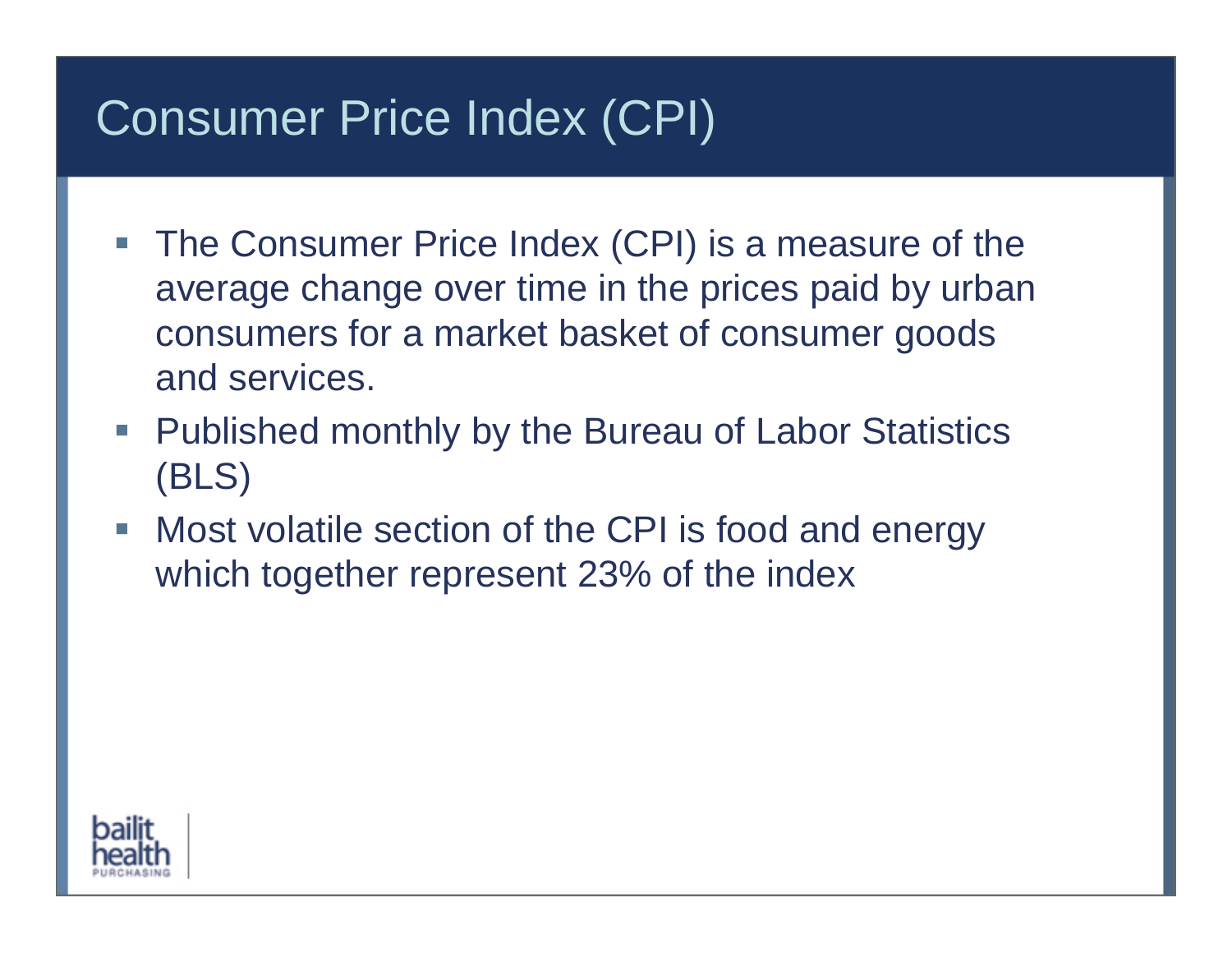#### Consumer Price Index (CPI)

- Г Medical care represents 7% of the index
	- medical care commodities 2%
	- medical care services 5%
		- professional services 3%
		- hospital and related services 2%
- Г The BLS publishes many data series, including for:
	- CPI less food and energy
	- CPI less medical care
	- a regional CPI for the Northeast

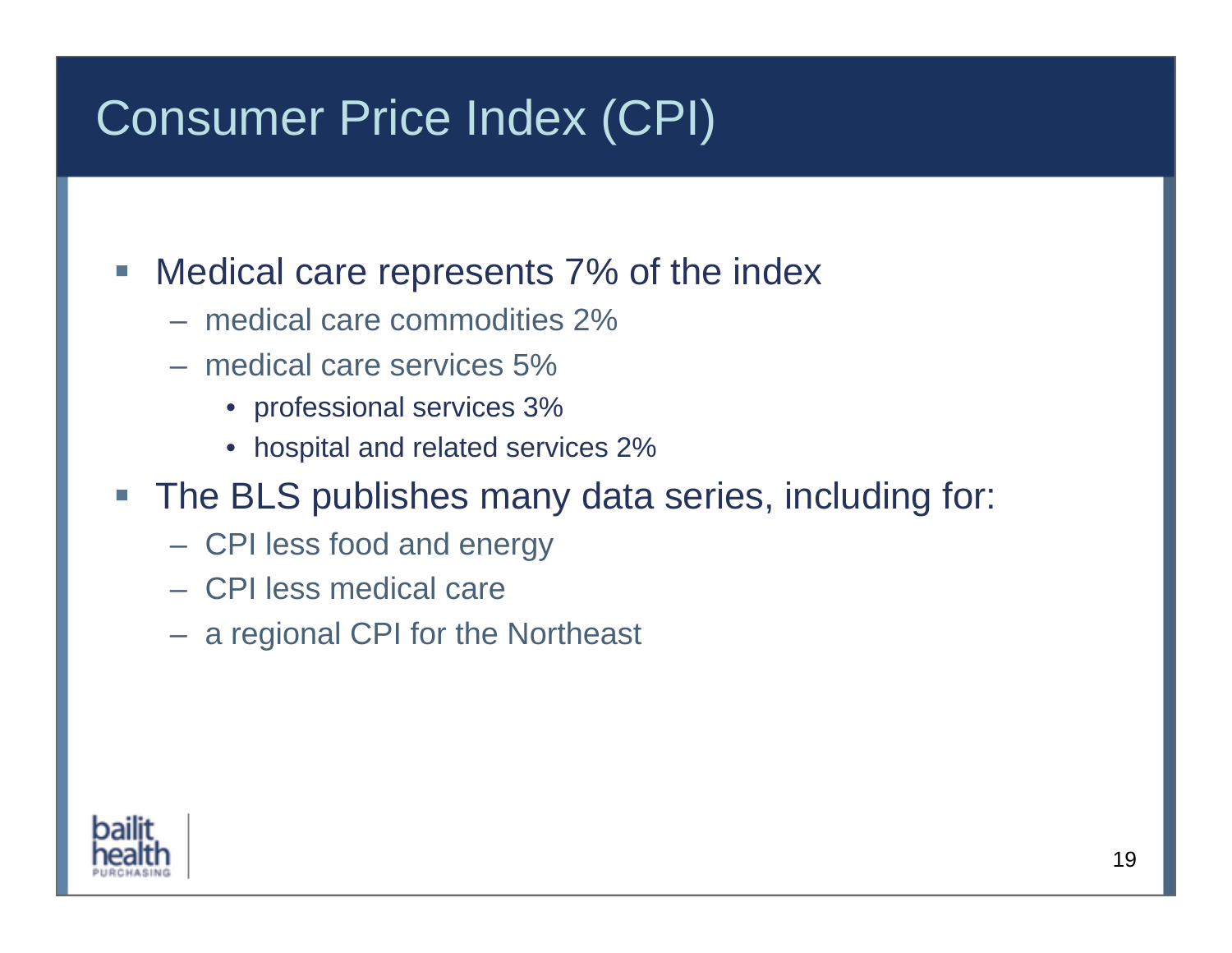### Historical Relationship Between CPI and Medical Expense Trend in Rhode Island

Three distinct analyses of BSBSRI and UHC:

- 1.comparison of requested and approved medical expense trend with the CPI for 2009-2012
- 2.medical expense trend expressed as a multiple of CPI for 2009-2012
- 3.total medical expense trend, with a breakout of the price and utilization components for 2009-2012

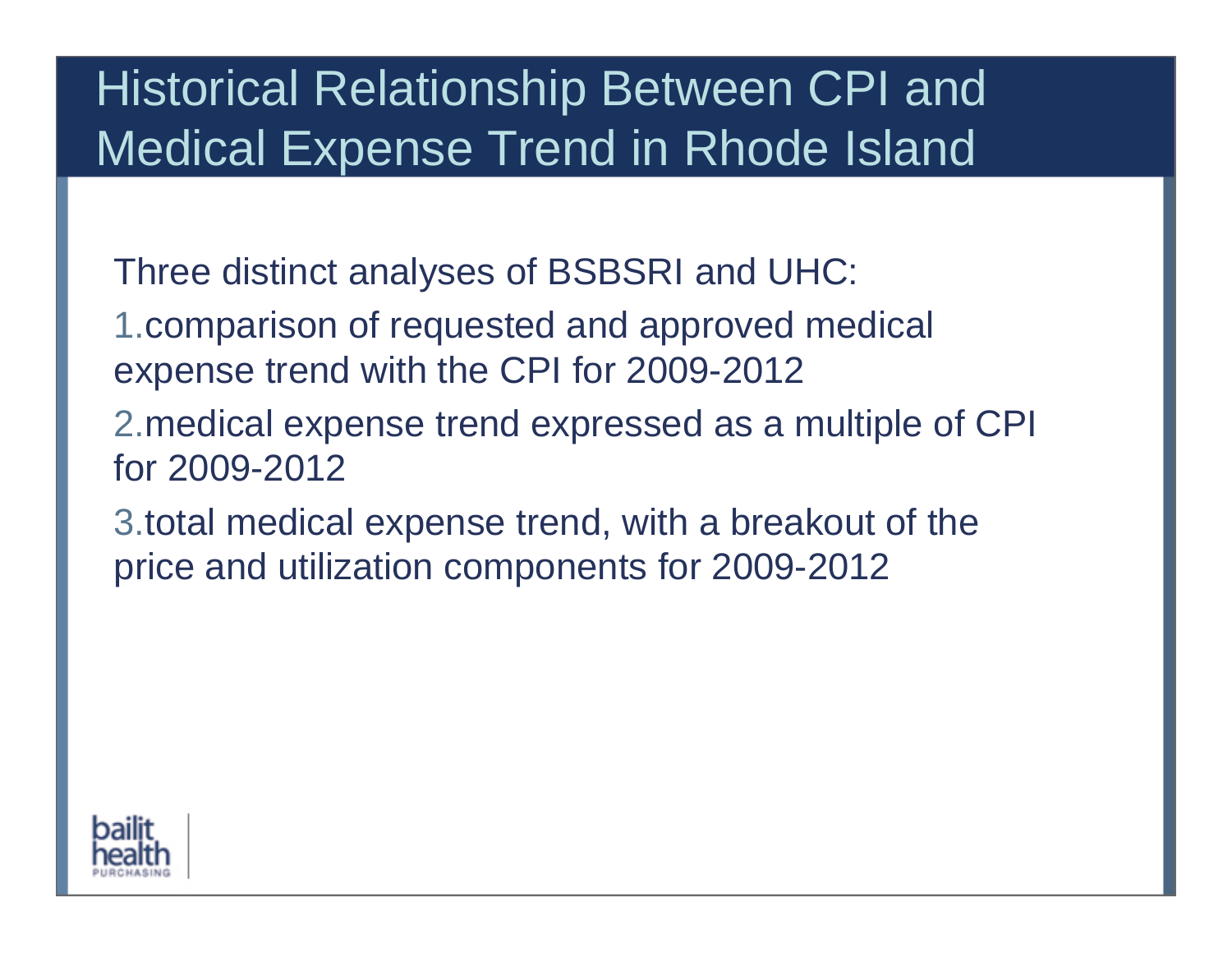#### Special Notes About The Data

- Medical cost trend data for 2009 consists of 1 quarter of 2008 and three quarters of 2009
- $\mathcal{L}_{\mathcal{A}}$  Primary care was not reported as a separate category for 2009
- The CPI data is that for All Urban Consumers for 2009 and 2010.
- The 2011 and 2012 data are taken from a consensus forecast, "Survey of Professional Forecasters, November 14, 2011" published by the Federal Reserve Bank of Philadelphia.

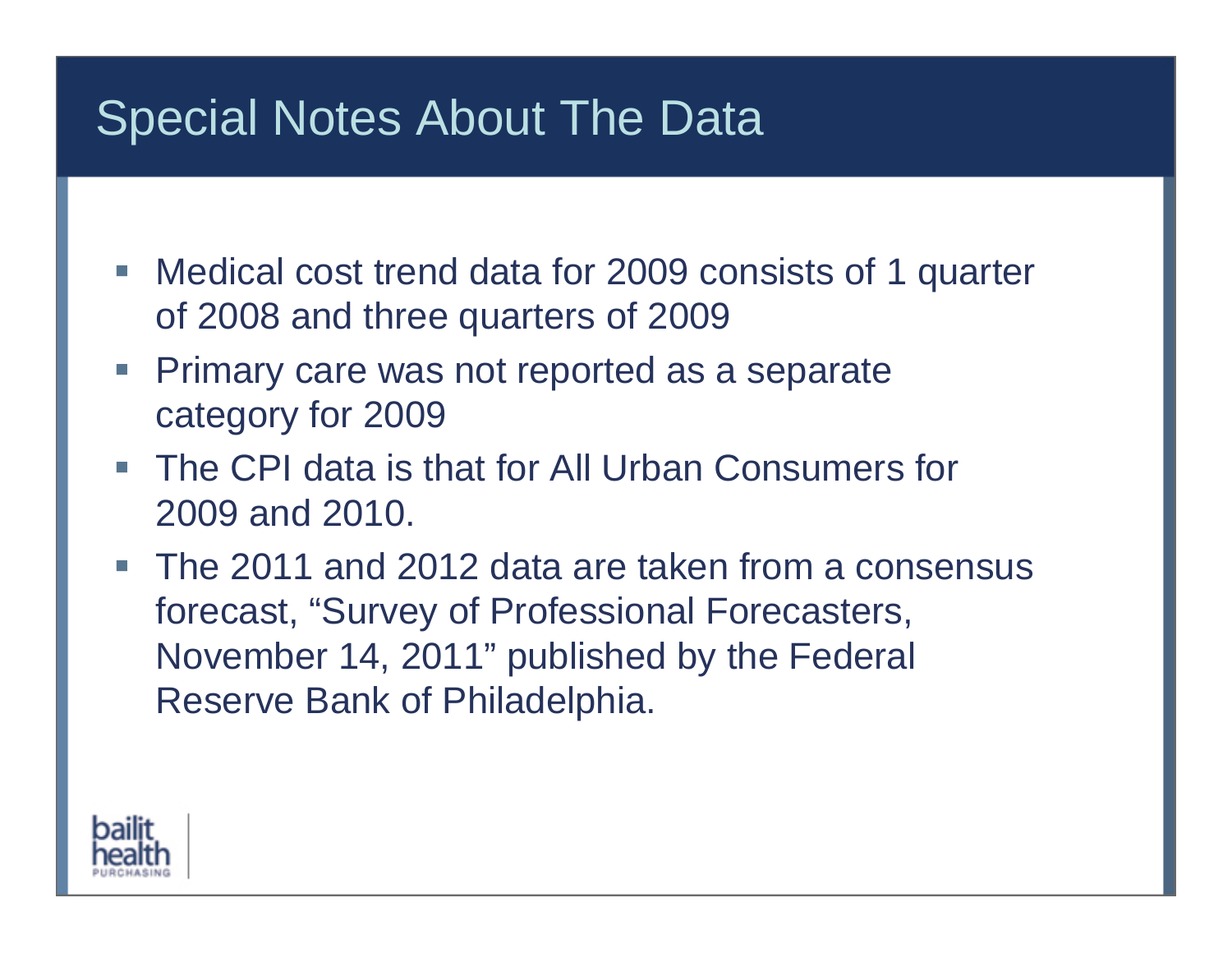# Weighted Average Medical Cost Trend BCBSRI Large Group Compared to CPI





Note: In 2010 OHIC asked carriers to withdraw their initial 2010 medical cost trends and resubmit them; the requested and approved trends for 2010 shown are from the second review.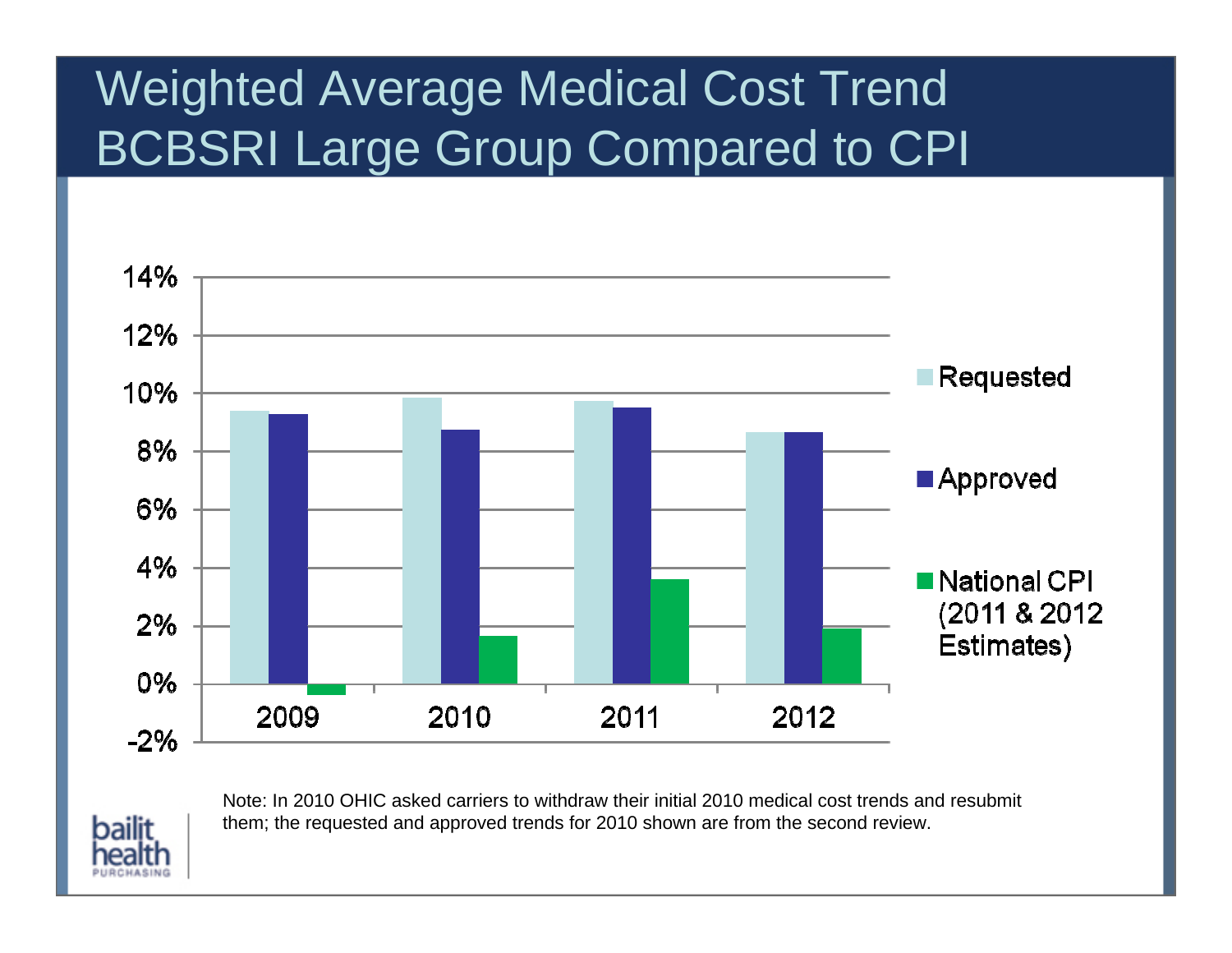# Weighted Average Medical Cost Trend UHC Large Group Compared to CPI





Note: In 2010 OHIC asked carriers to withdraw their initial 2010 medical cost trends and resubmit them; the requested and approved trends for 2010 shown are from the second review.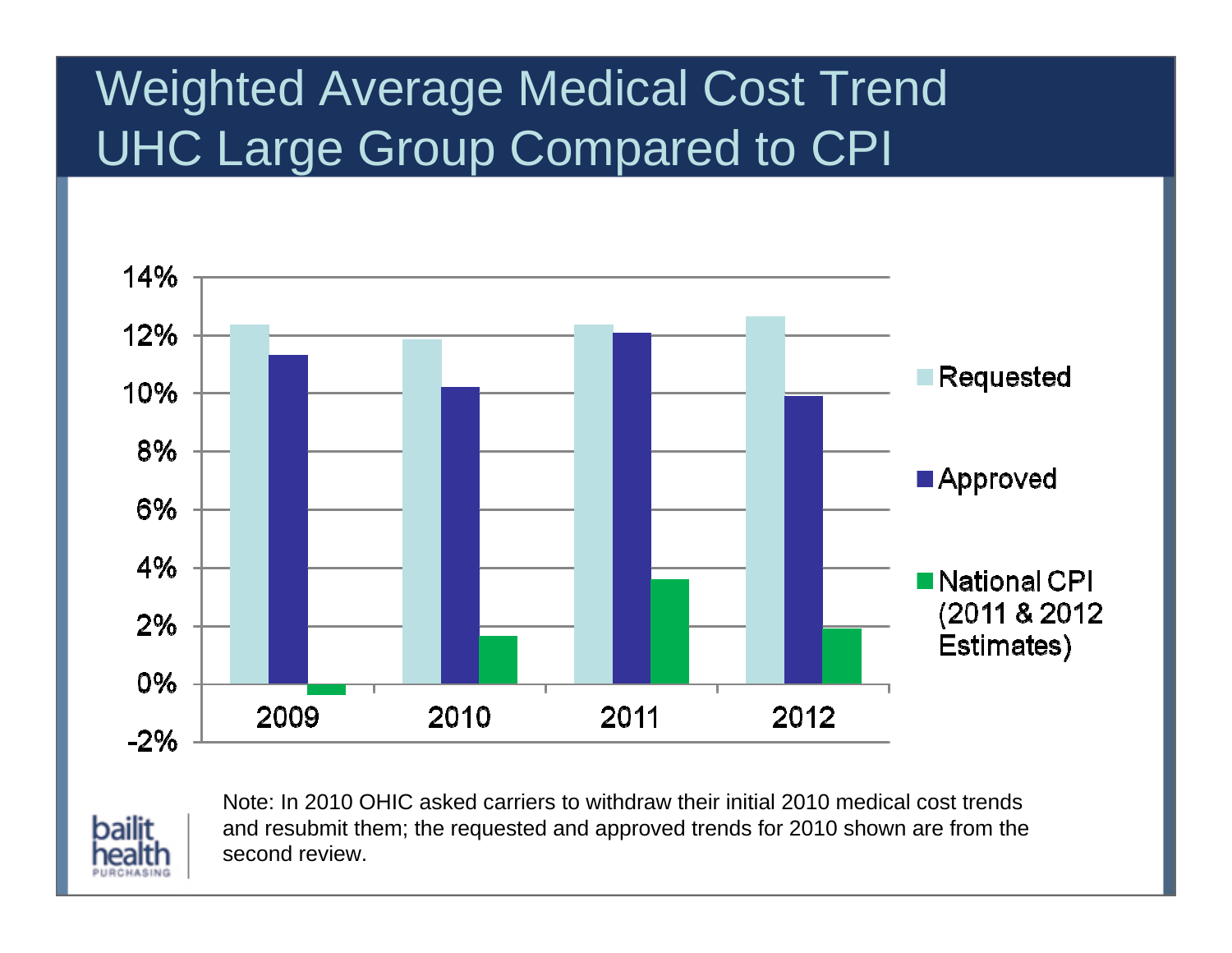# Weighted Average Medical Cost Trend BCBSRI Large Group as a Multiple of CPI





In 2009 the CPI was negative, hence the medical expense trend as a multiple of the CPI is a negative number. However, the medical cost trend should be considered as being above the CPI and is presented as such.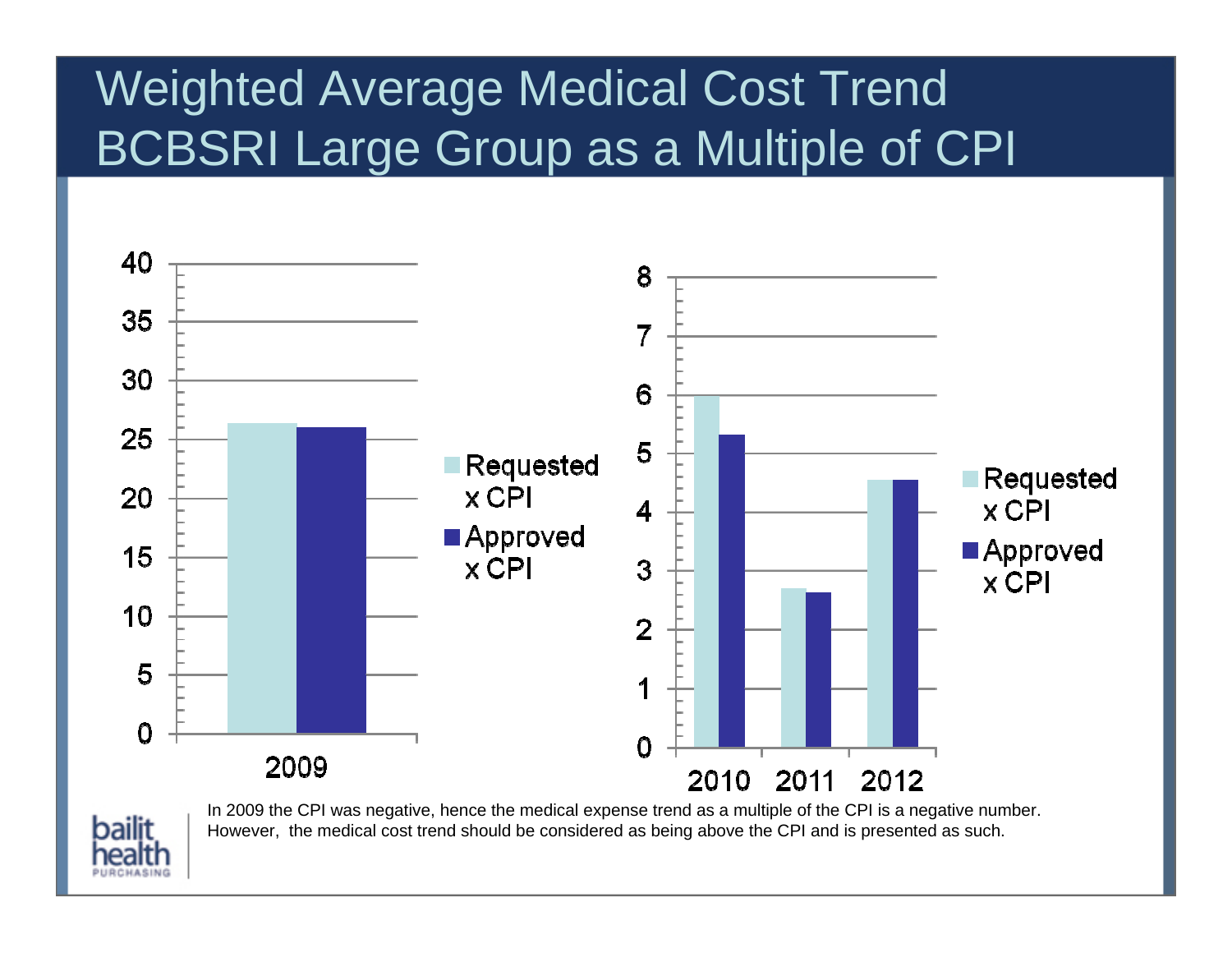# Weighted Average Medical Cost Trend UHC Large Group as a Multiple of CPI





In 2009 the CPI was negative, hence the medical expense trend as a multiple of the CPI is a negative number. However, the medical cost trend should be considered as being above the CPI and is presented as such.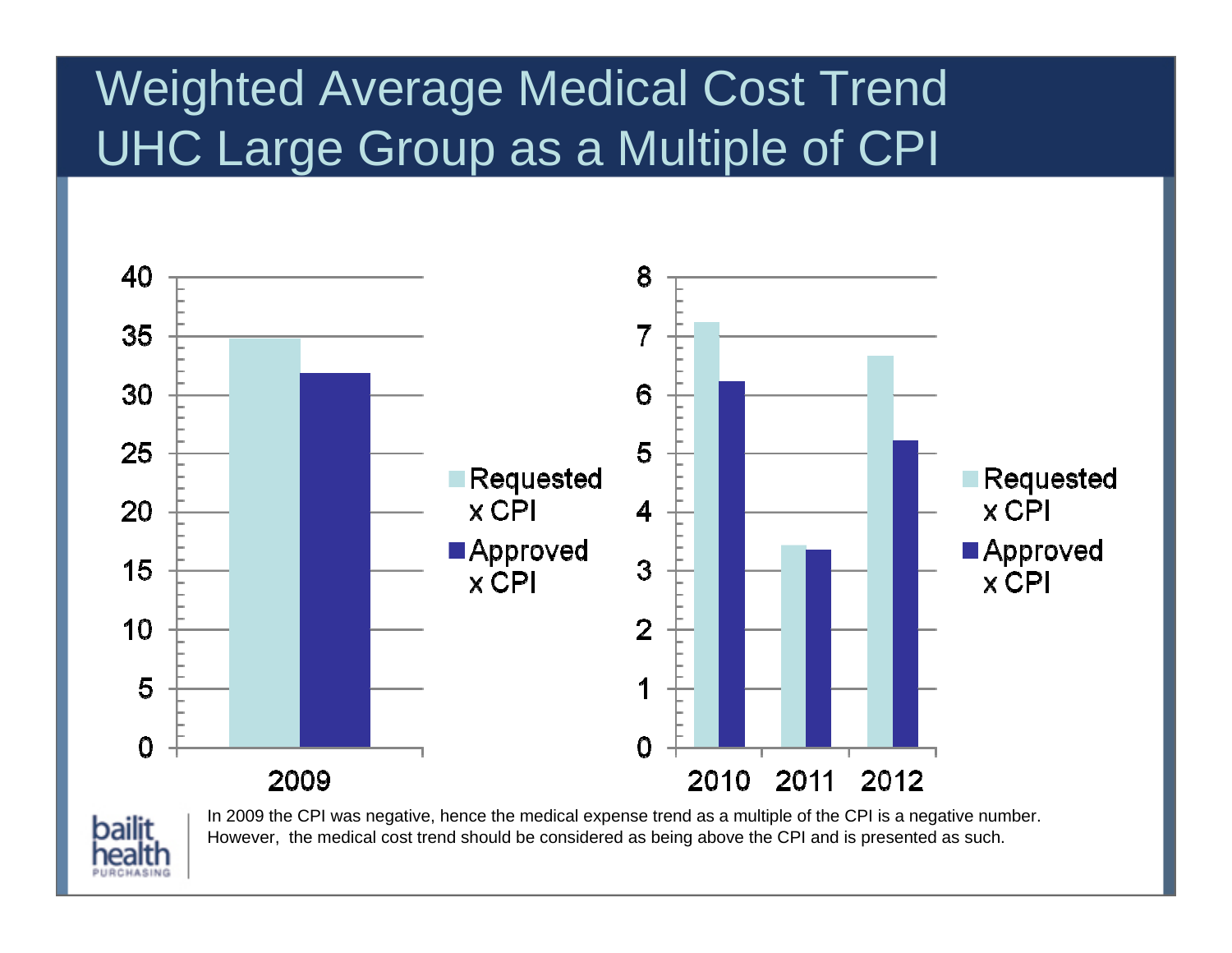# Hospital Inpatient Medical Cost Trend BCBSRI Small Group, Price vs. Utilization





Note: In 2010 OHIC asked carriers to withdraw their initial 2010 medical cost trends and resubmit them; the requested and approved trends for 2010 shown are from the second review. There is no price/utilization break out for 2010 approved as this data was not reported.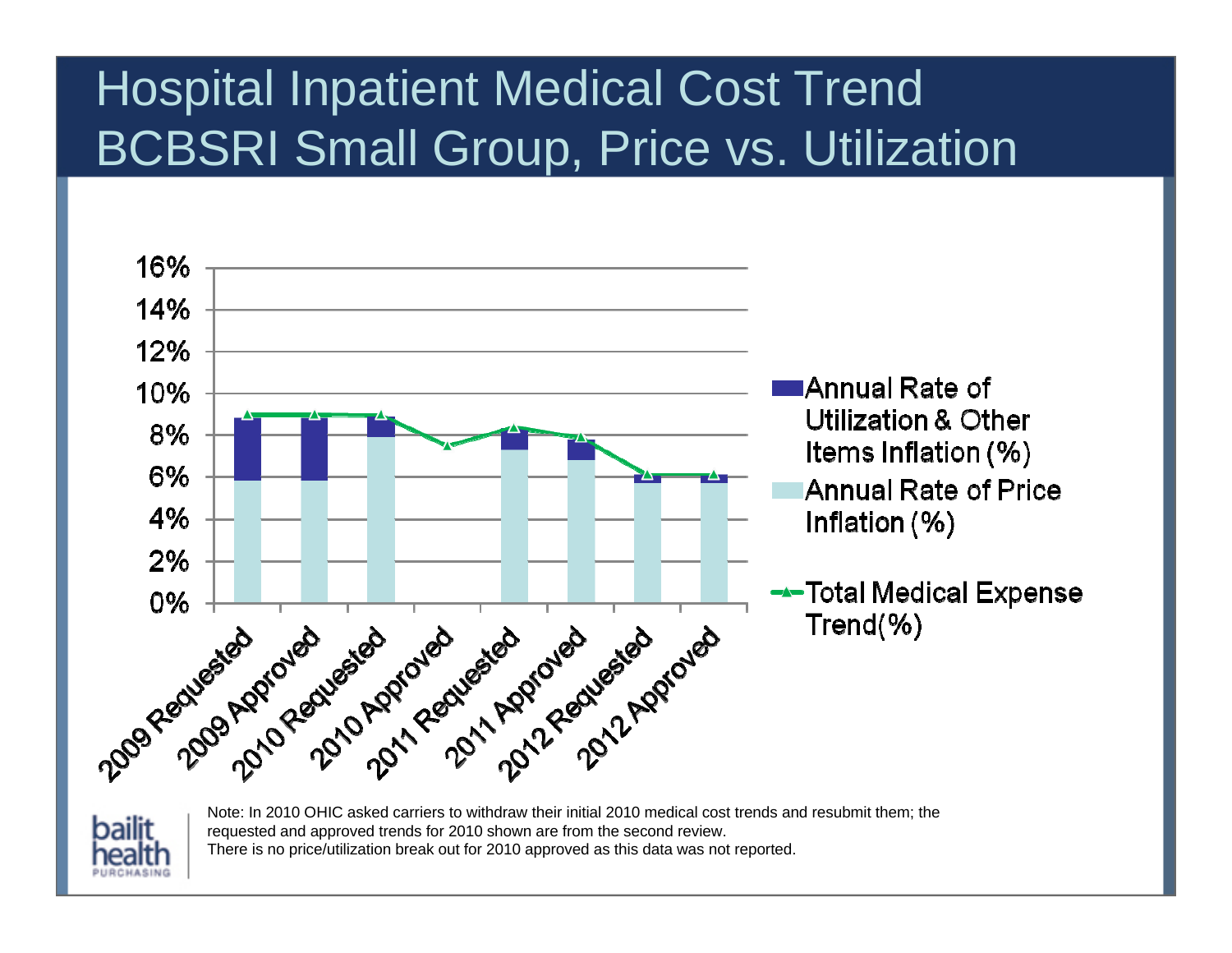# Hospital Inpatient Medical Cost Trend UHC Small Group, Price vs. Utilization





Notes: In 2010 the department asked carriers to withdraw their initial 2010 medical cost trends and resubmit them, the requested and approved trends for 2010 shown is this second review. There is no price/utilization break out for 2010, 2011 or 2012 approved as this data was not reported.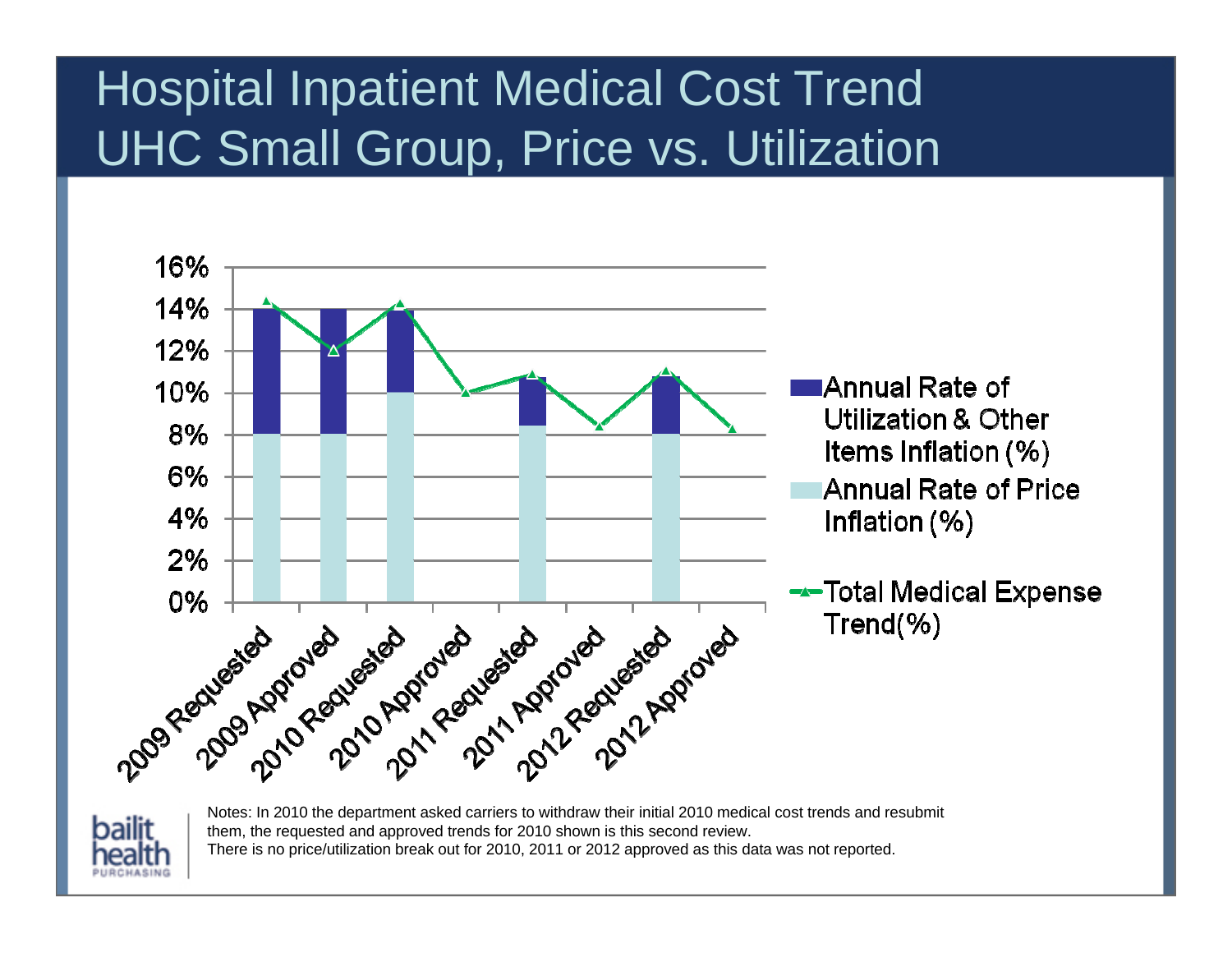# Hospital Outpatient Medical Cost Trend BCBSRI Small Group, Price vs. Utilization





Note: In 2010 OHIC asked carriers to withdraw their initial 2010 medical cost trends and resubmit them; the requested and approved trends for 2010 shown are from the second review. There is no price/utilization break out for 2010 approved as this data was not reported.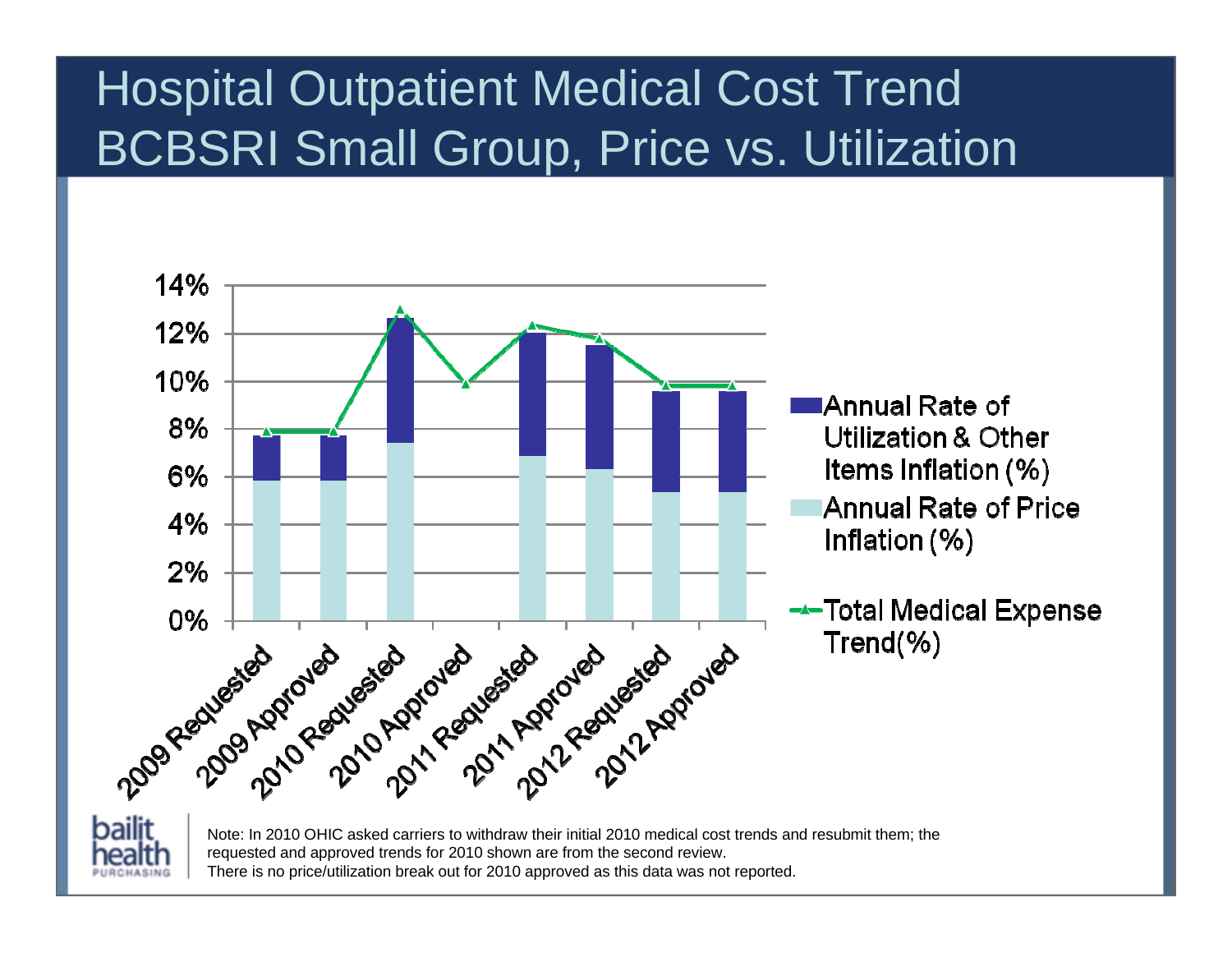# Hospital Outpatient Medical Cost Trend UHC Small Group, Price vs. Utilization





Notes: In 2010 the department asked carriers to withdraw their initial 2010 medical cost trends and resubmit them, the requested and approved trends for 2010 shown is this second review. There is no price/utilization break out for 2010, 2011 or 2012 approved as this data was not reported.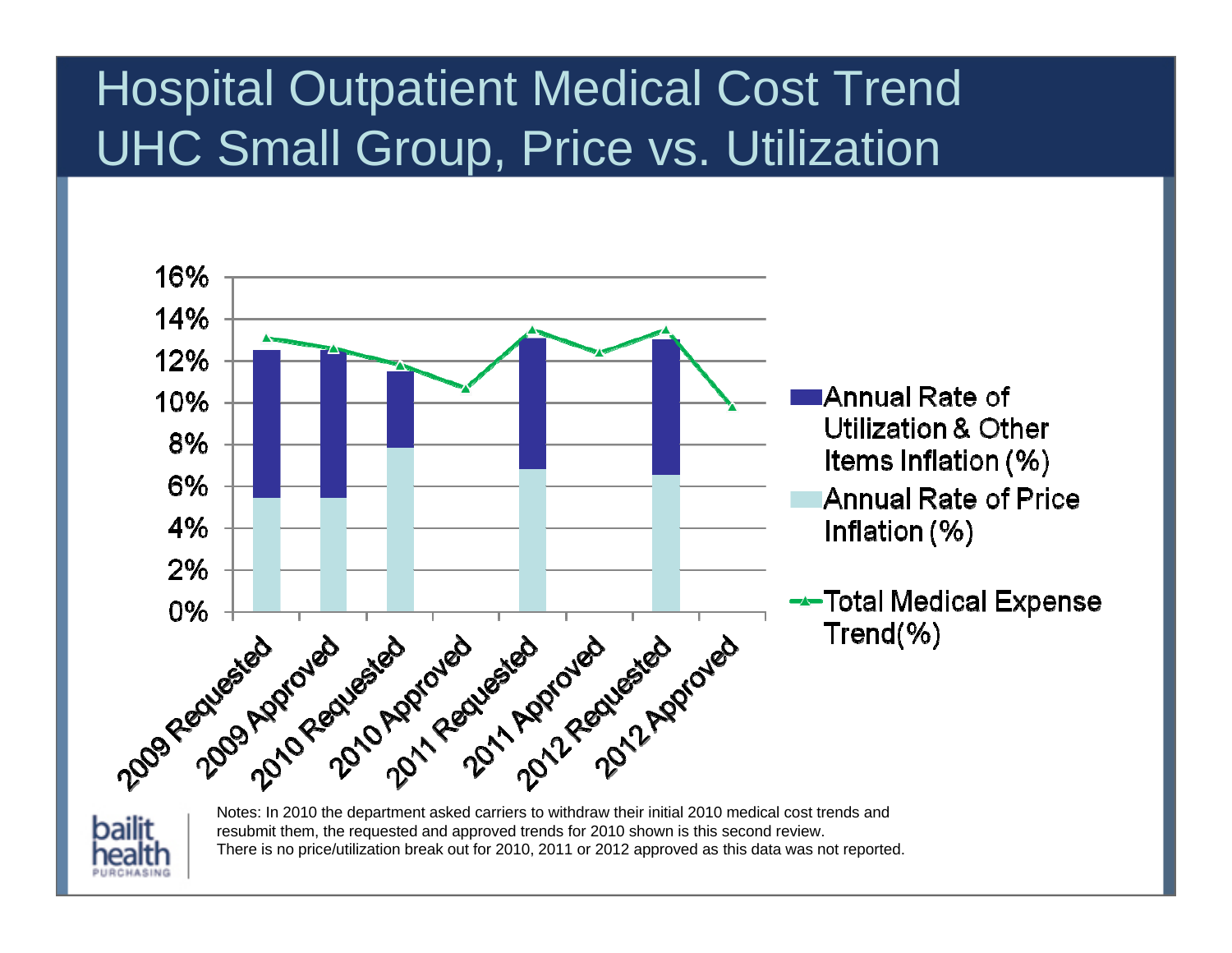# Pharmacy Medical Cost Trend BCBSRI Small Group, Price vs. Utilization





Note: In 2010 OHIC asked carriers to withdraw their initial 2010 medical cost trends and resubmit them; the requested and approved trends for 2010 shown are from the second review. There is no price/utilization break out for 2009, 2010, or 2011 as this data was not reported.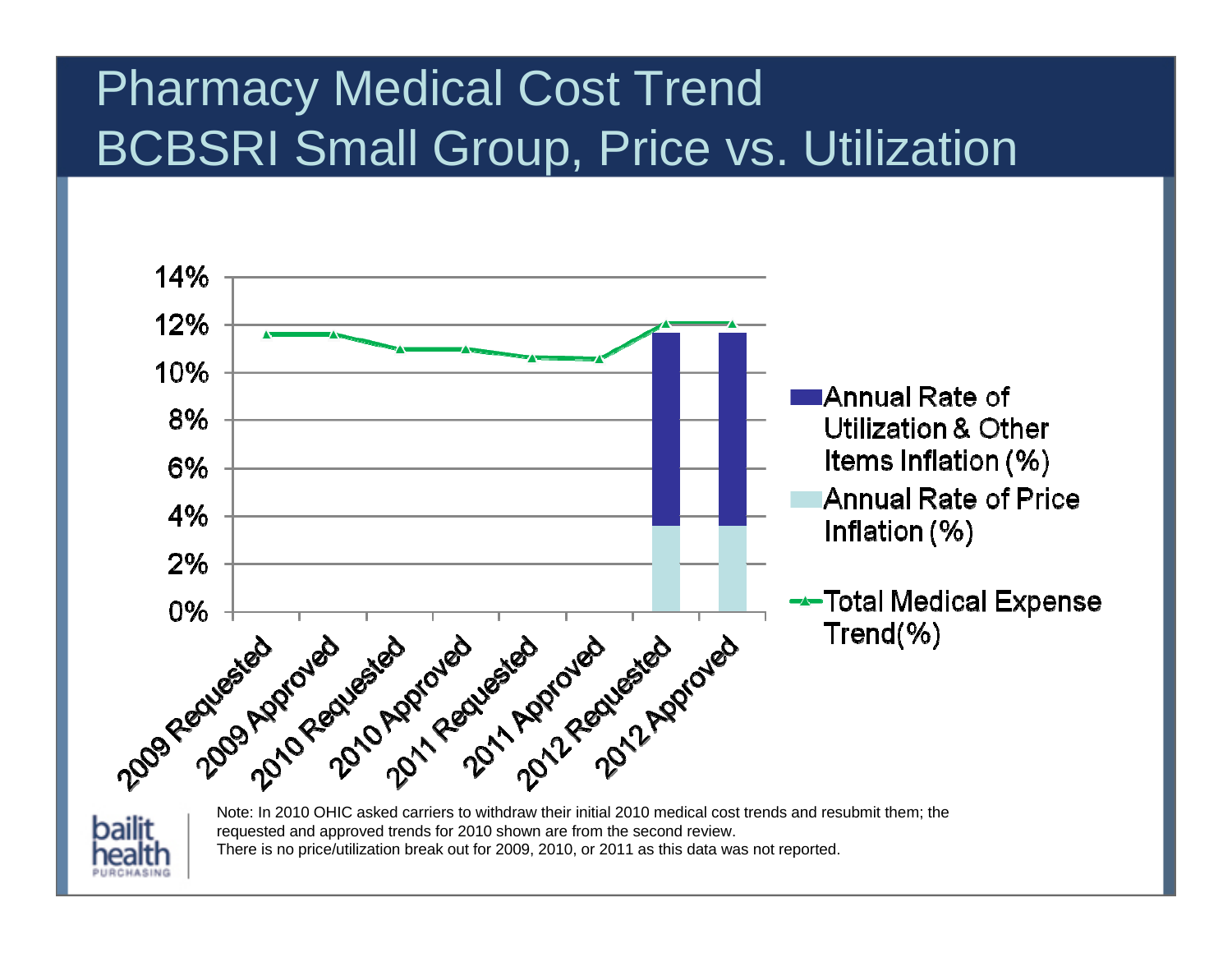# Pharmacy Medical Cost Trend UHC Small Group, Price vs. Utilization



bailit requested and approved trends for 2010 shown are from the second review. There is no price/utilization break out for 2009, 2010, approved or 2011 approved or 2012 approved as this **data** was not reported.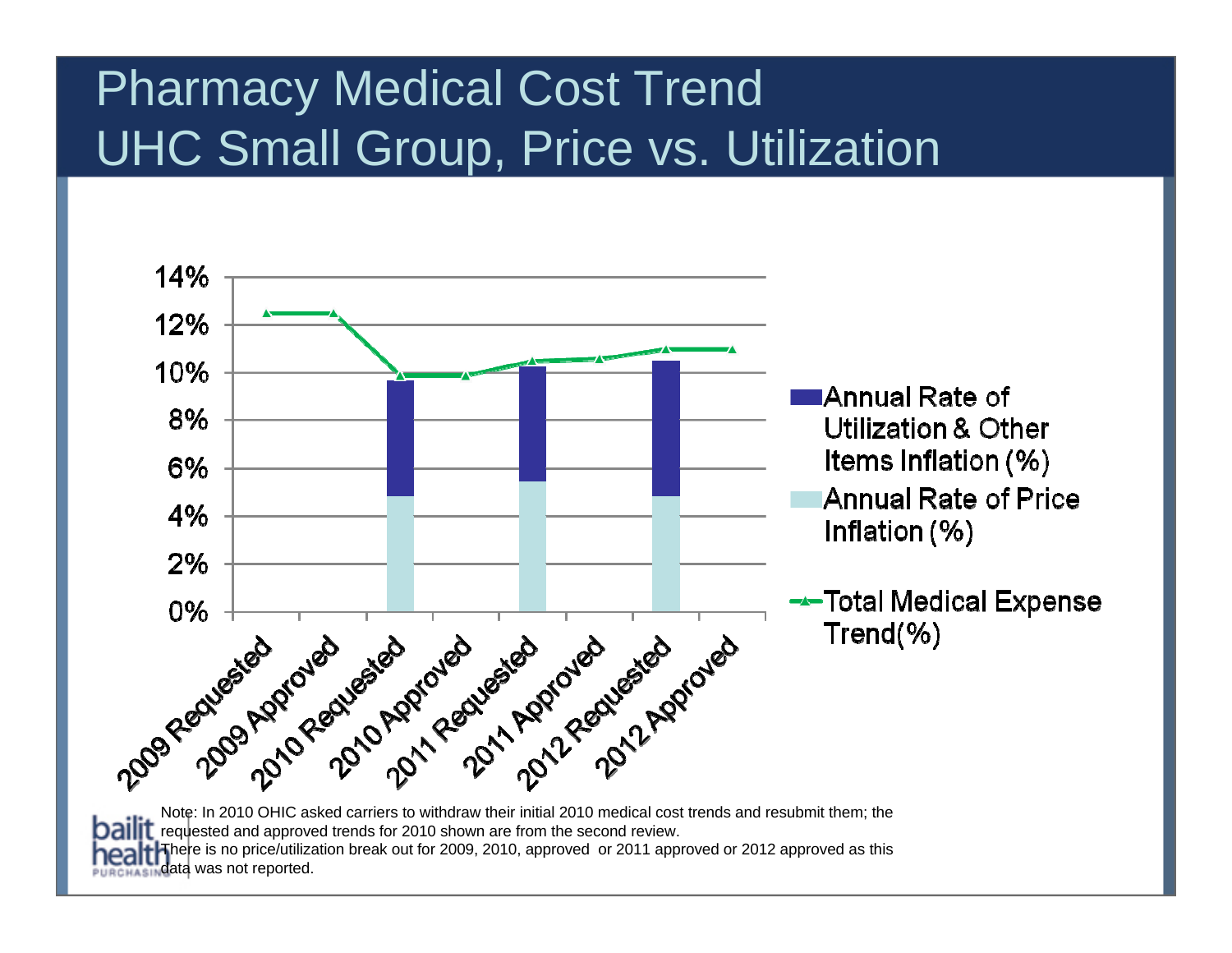# Primary Care Medical Cost Trend BCBSRI Small Group, Price vs. Utilization





Note: In 2010 OHIC asked carriers to withdraw their initial 2010 medical cost trends and resubmit them; the requested and approved trends for 2010 shown are from the second review. There is no data for 2009 as carriers did not report for primary care for this year There is no price/utilization break out for 2010 approved as this data was not reported.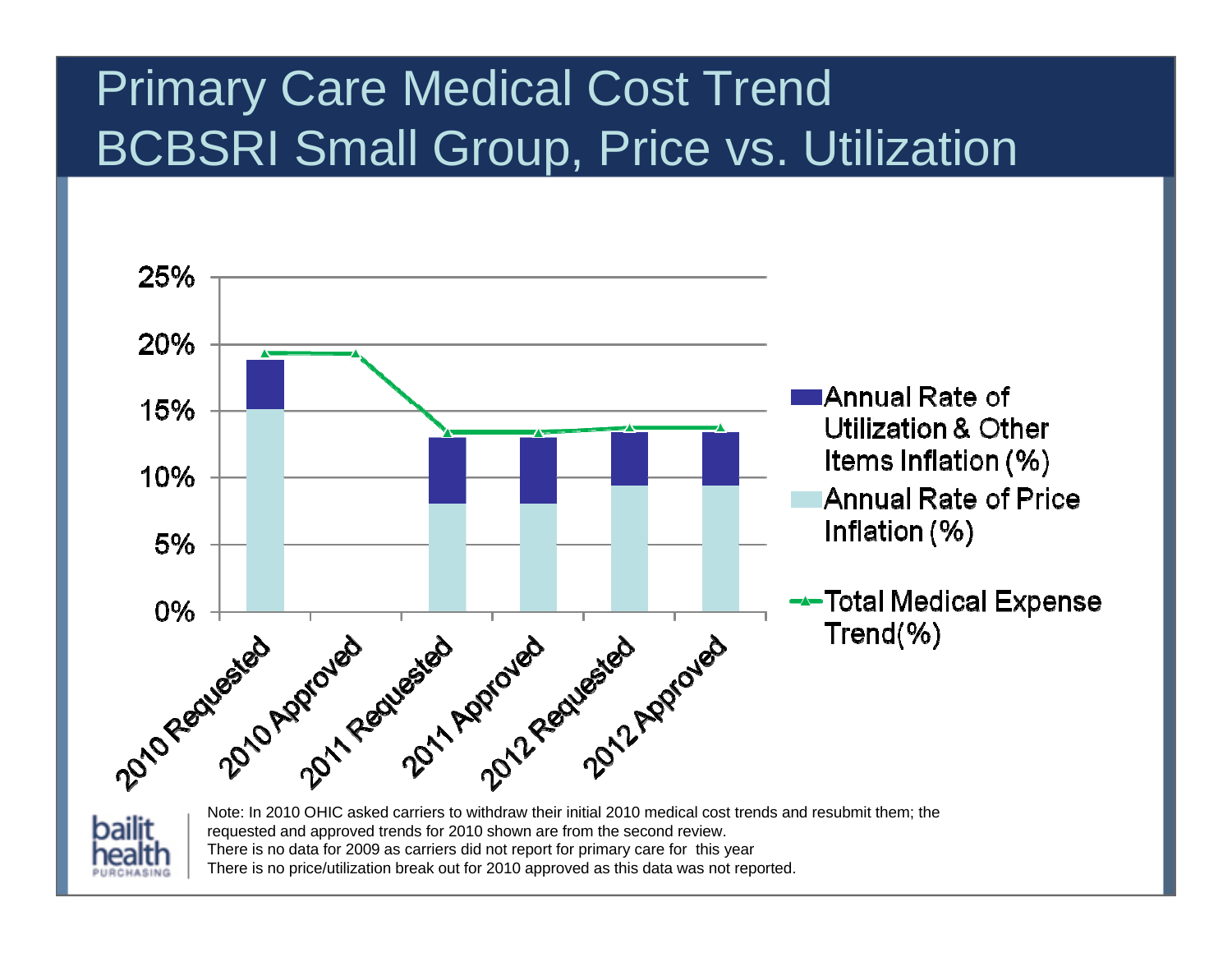# Primary Care Medical Cost Trend UHC Small Group, Price vs. Utilization





Note: In 2010 OHIC asked carriers to withdraw their initial 2010 medical cost trends and resubmit them; the requested and approved trends for 2010 shown are from the second review. There is no data for 2009 as carriers did not report for primary care for this year There is no price/utilization break out for 2010, 2011 or 2012 approved as this data was not reported.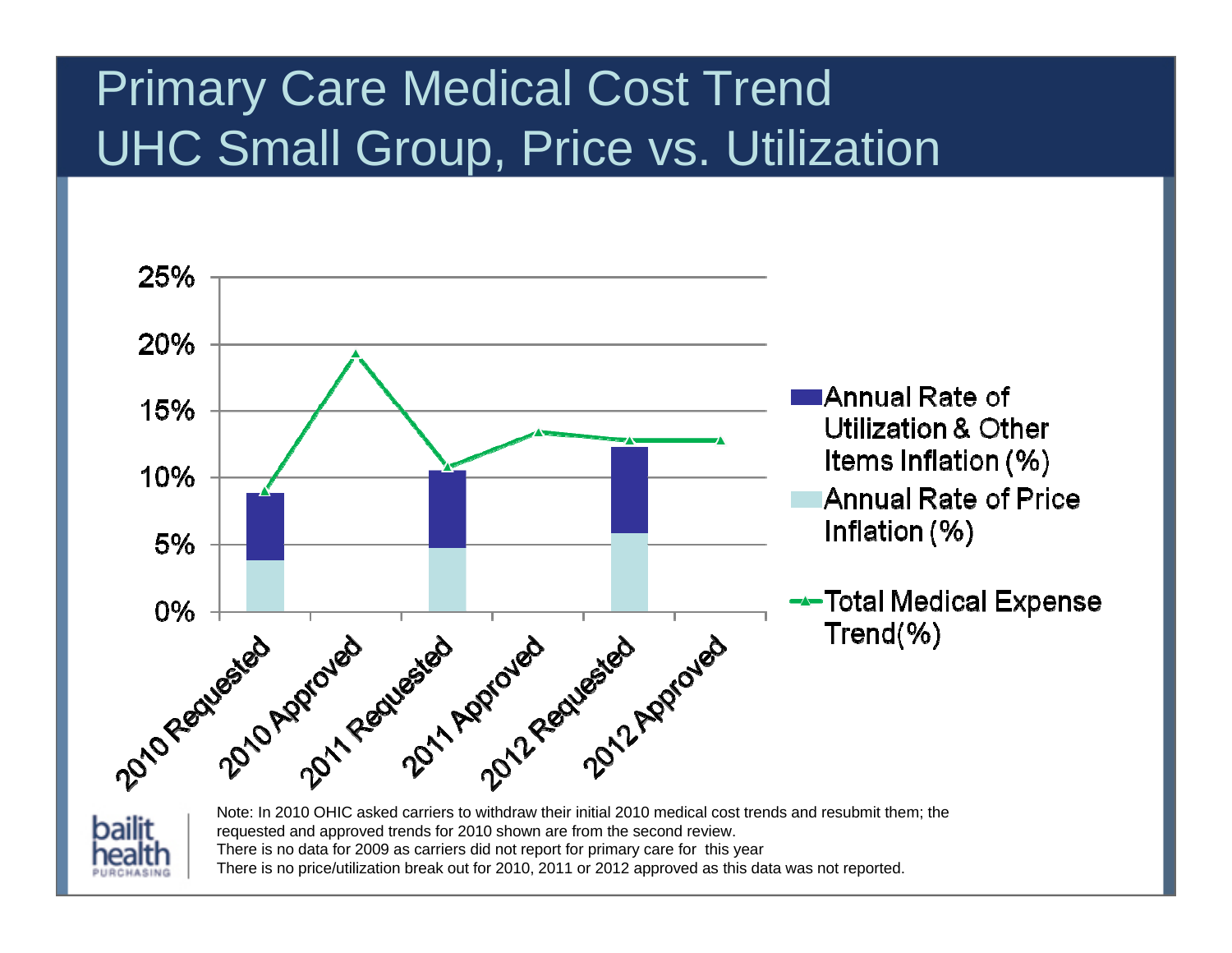# Index Options

#### **Consumer Price Index (CPI)**

- CPI less food and energy
- CPI less medical
- CPI Northeast
- $\mathcal{L}_{\mathcal{A}}$ Producer Price Index (PPI)
- $\mathcal{L}_{\mathcal{A}}$  Nominal gross domestic product (GDP) plus 1 percent (used in Wyden – Ryan Voucher Plan for Medicare)

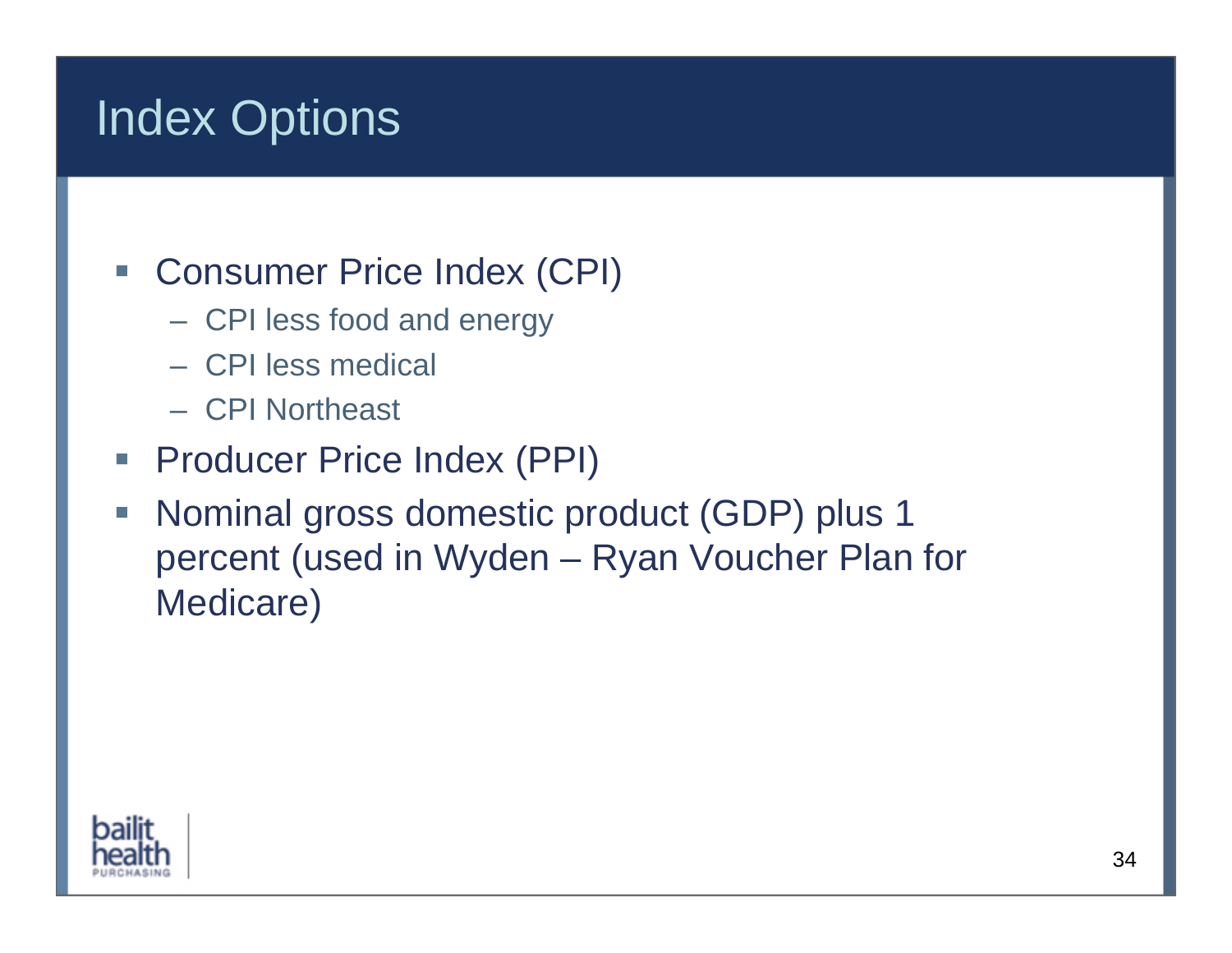#### CPI Indices: Four Options

#### **CPI Comparisons All Urban Consumers**



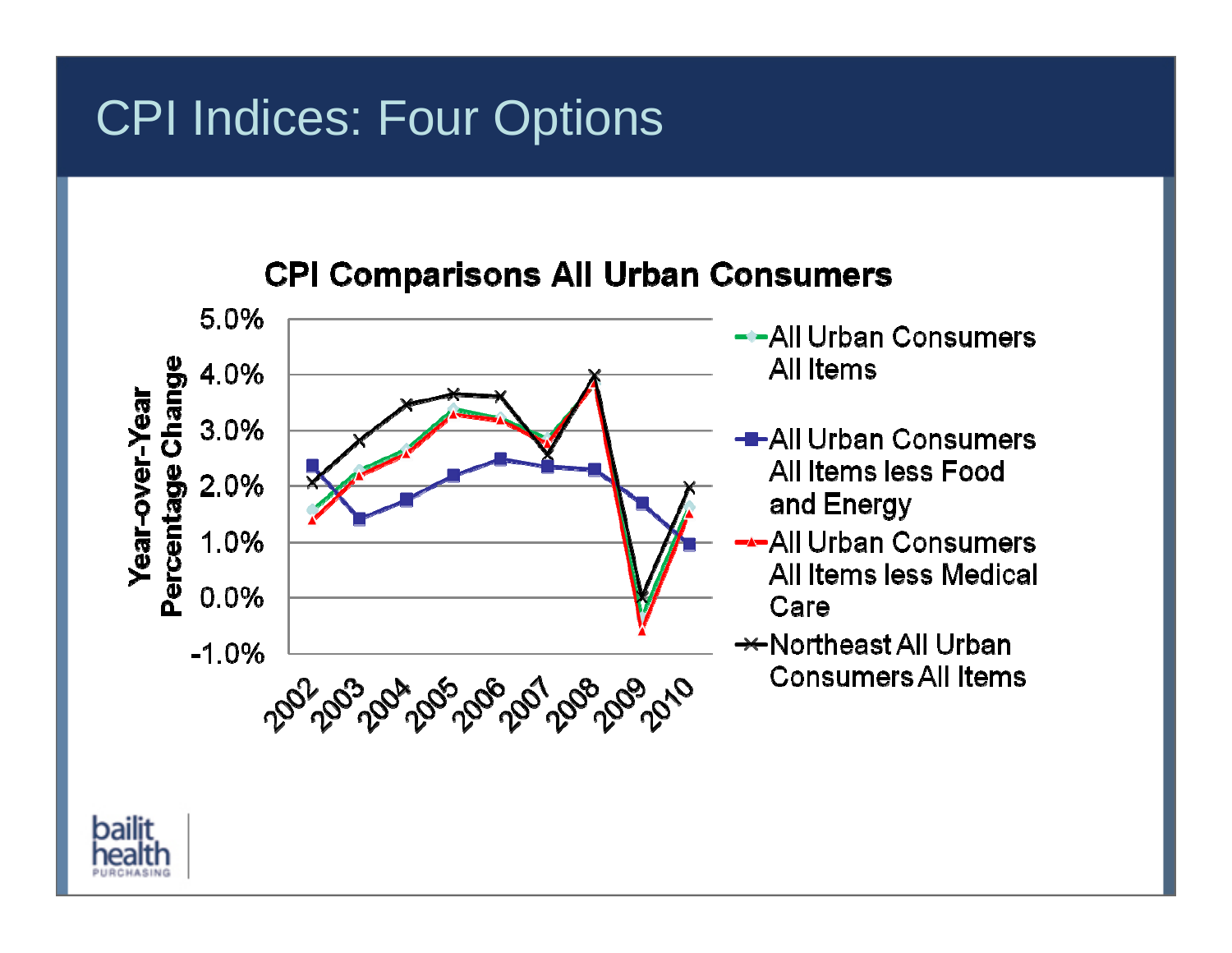#### CPI Index Comparison: General Observations

- **The CPI including all items and the CPI excluding** medical expense tend to move in the same direction
- $\mathcal{L}_{\mathcal{A}}$  The CPI excluding food and energy is much less volatile that the two other indexes
- **The Northeast CPI is generally higher than the** national all urban consumers CPI

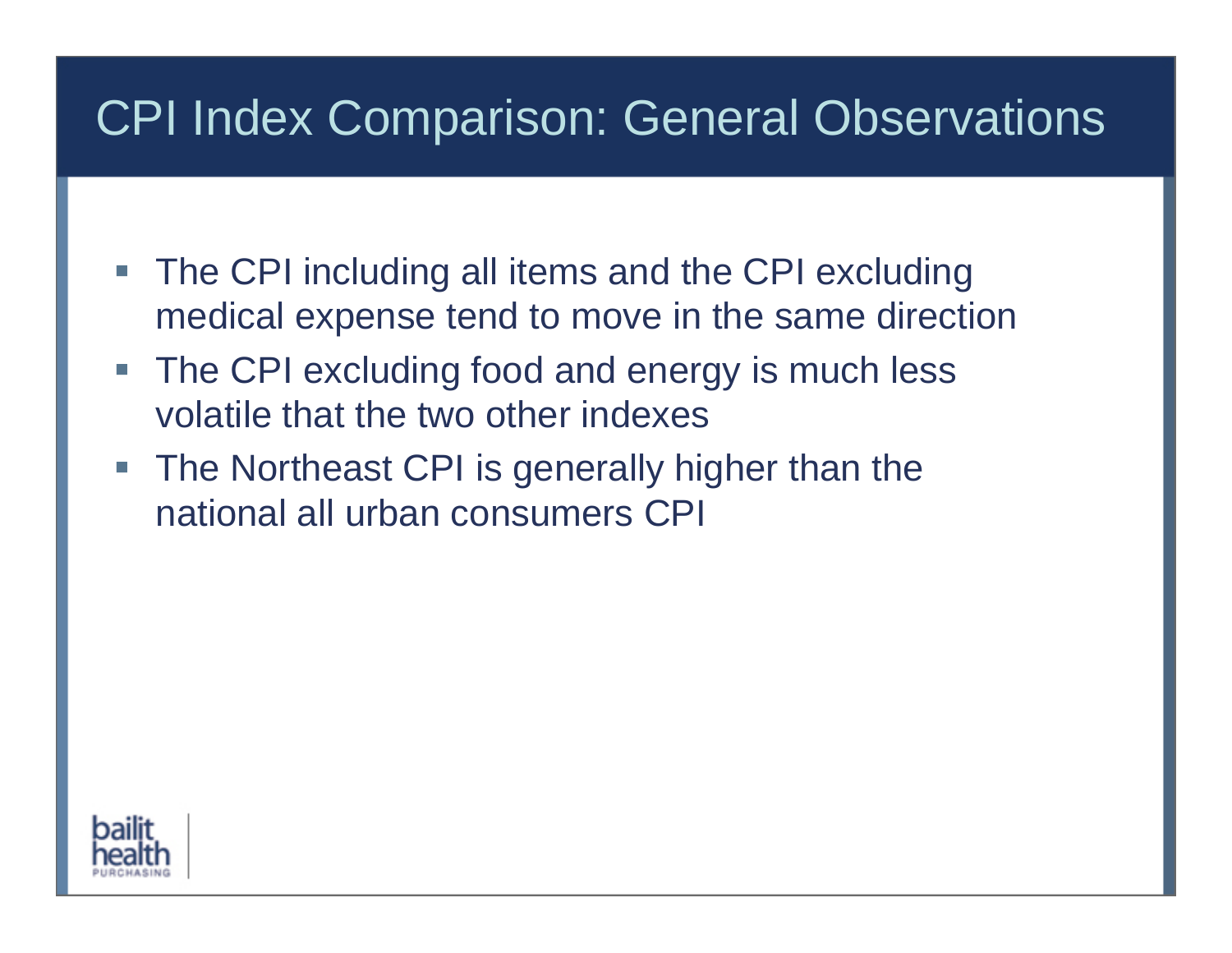#### Producer Price Index (PPI)

- I. The Producer Price Index is a group of indexes that measures the average change over time in the selling prices received by domestic producers of goods and services. The PPI measures price change from the perspective of the seller.
- $\overline{\phantom{a}}$  The target set of goods and services included in the PPI is the entire marketed output of U.S. producers. The includes both goods and services purchased by other producers as well as goods and services purchased by consumers either directly from the service producer or indirectly from a retailer.
- Г The PPI contrasts with the CPI which measures price change from the purchaser's perspective. Sellers' and purchasers' prices may differ due to government subsidies, sales and excise taxes, and distribution costs.

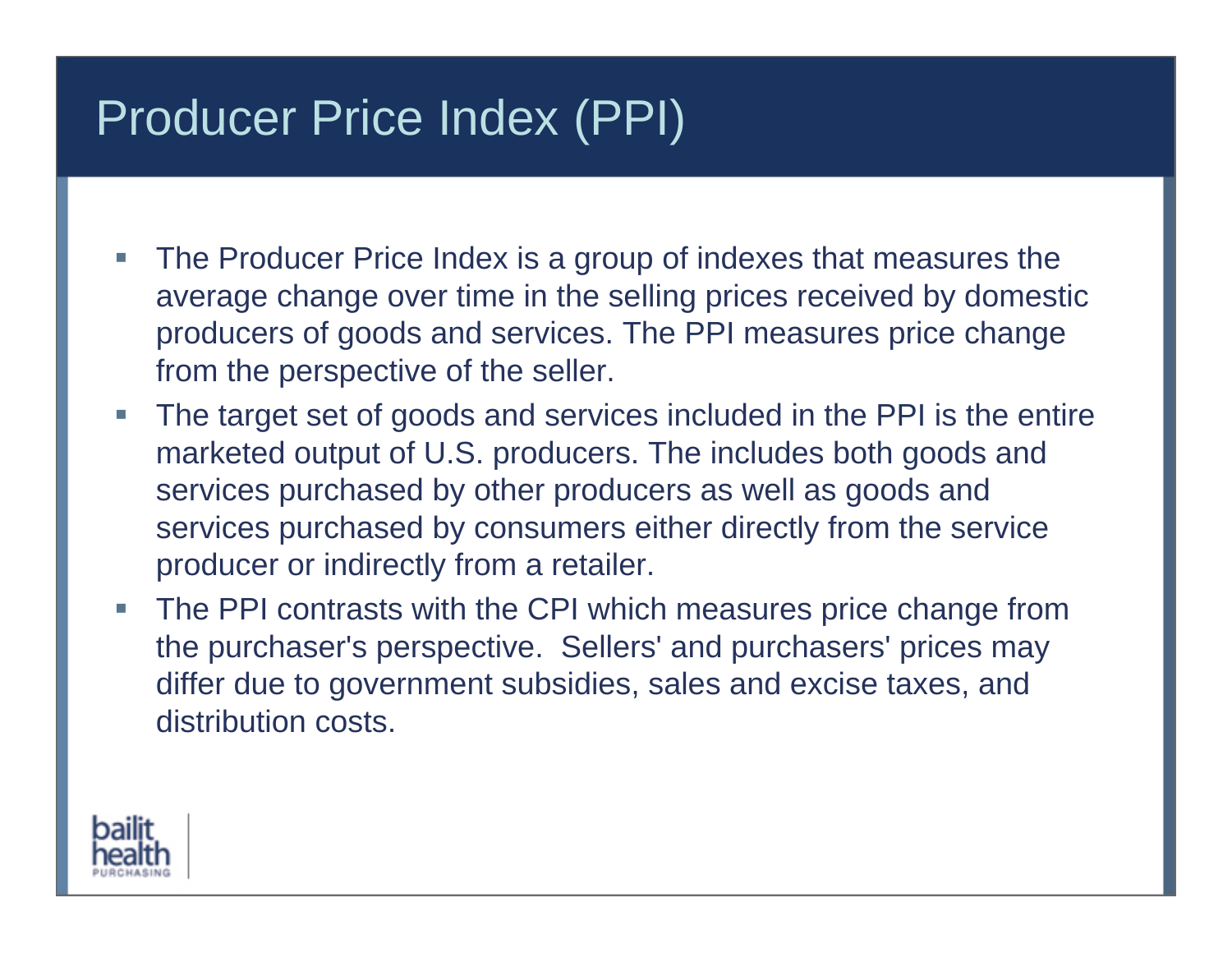# CPI Compared with PPI

#### Г Major difference between the PPI and the CPI are:

- Uses
	- The PPI is used to deflate revenue to measure real growth in output
	- CPI is used to adjust income and expenditures for changes in the cost of living
- What is included in the indexes
	- The CPI includes services, imports, and sales taxes; the PPI excludes them
	- Distribution costs are included in the CPI, but not in the PPI
	- The PPI includes capital equipment and the CPI does not
- Г Given that the CPI is focused on what consumers pay for products and services, it seems the more relevant choice for a medical expense target

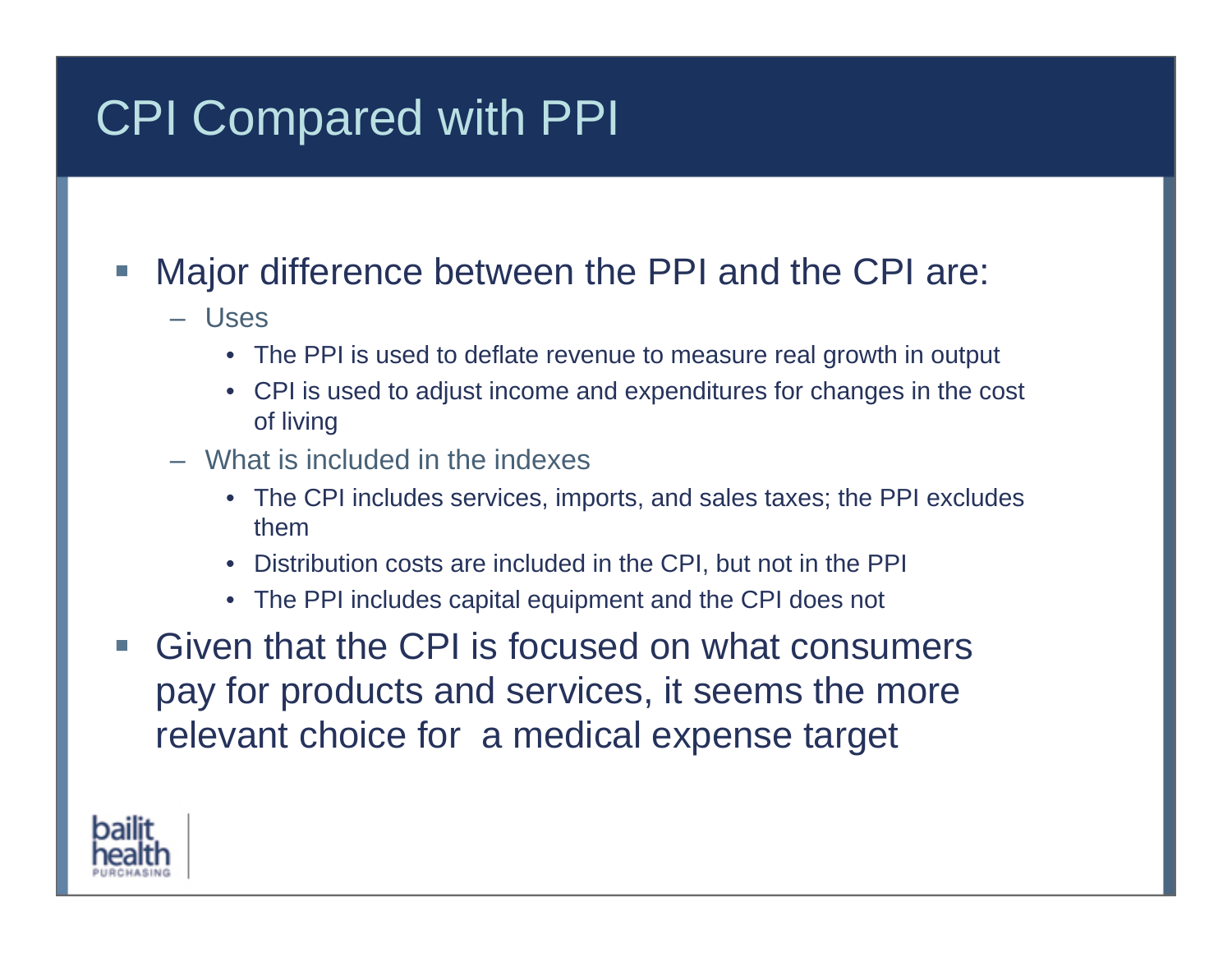#### Gross Domestic Product (GDP)

- I. Gross Domestic Product is the market value of all final goods and services produced in the country
- $\mathcal{L}_{\mathcal{A}}$ "Nominal GDP" is GDP based on current market prices
- П "Real GDP" is GDP adjusted for the impact of inflation/deflation in prices and is what is most commonly reported in the media
- E. "Nominal GDP + 1%" is an idea that was proposed in the revised Wyden – Ryan Voucher Plan for Medicare
- $\mathcal{L}_{\mathcal{A}}$  Using nominal GDP or nominal GDP +1% would show both the change in production (volume) and the change in price.

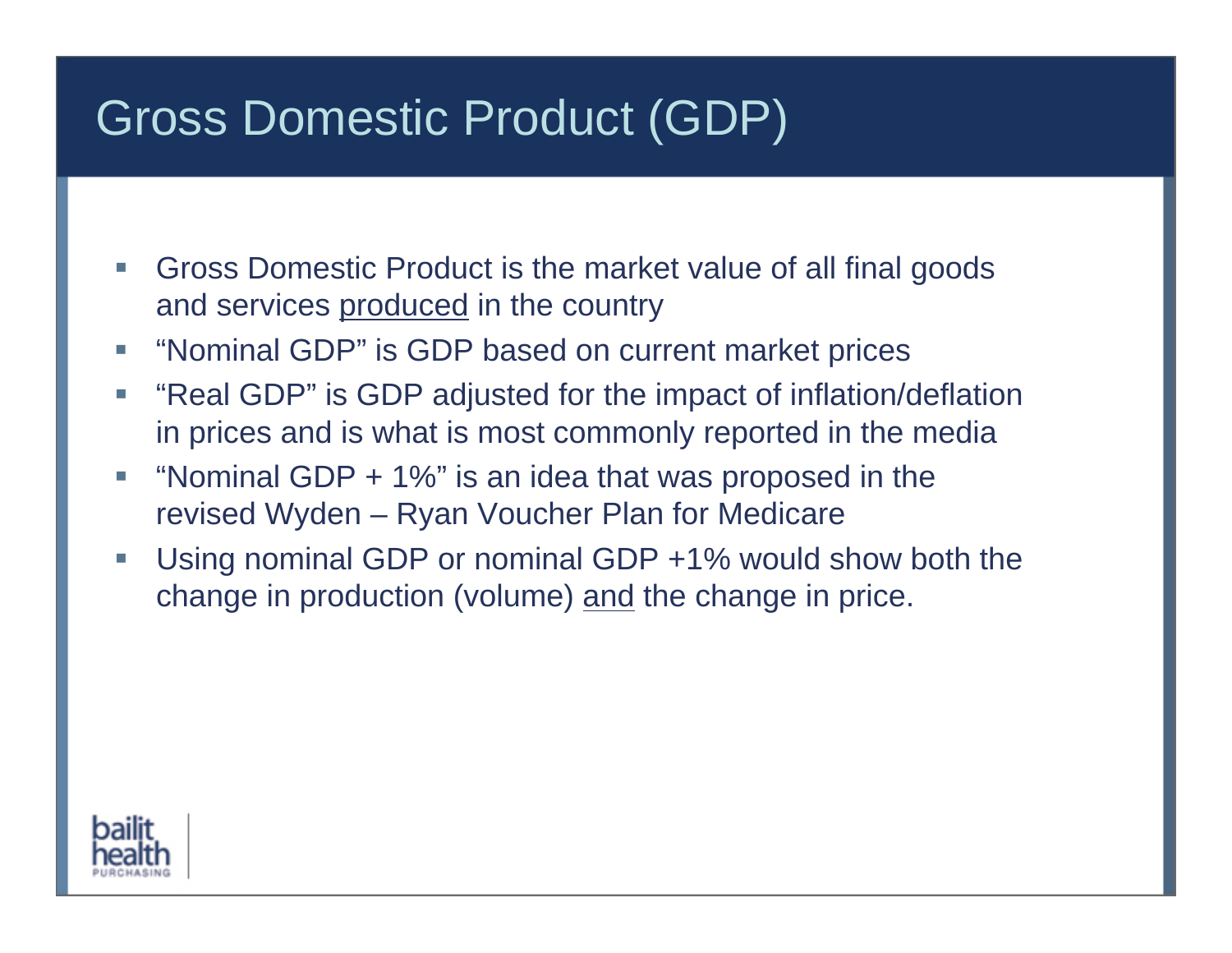#### Nominal GDP vs Real GDP vs Nominal GDP +1%